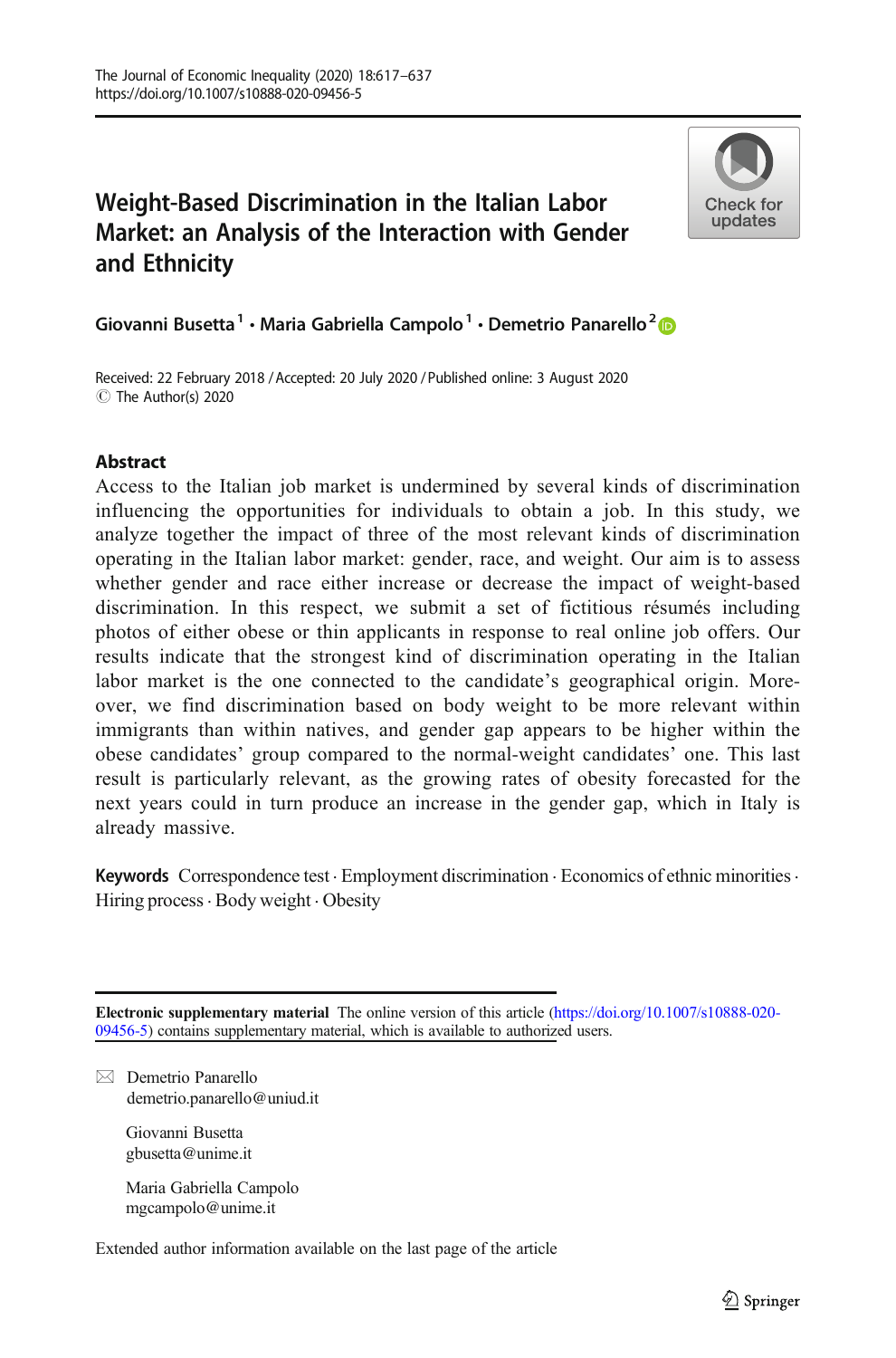# 1 Introduction

The stereotype of overweight people concerns personality traits and behaviors which distinguish them from normal-weight individuals. On the one hand, they are commonly considered to be lazy, greedy, and selfish; on the other, they are perceived to be fun, loving, generous, and trustworthy (Galper and Weiss [1975](#page-19-0)). The existence of this stereotype is confirmed by anecdotal reports and casual observation, even if its nature remains empirically vague (Larkin and Pines [1979](#page-19-0)).

Studying the reasons underlying discrimination against overweight people is of great interest, especially with regard to the labor market, with all the social and economic implications that this entails. Following the results obtained by Larkin and Pines ([1979](#page-19-0)), overweight individuals are considered to be significantly less desirable employees, being them perceived as less competent, less productive, not industrious, disorganized, indecisive, inactive and less successful.

Most of the early studies on obesity use BMI (Body Mass Index) to determine whether the labor market penalties for obesity are due to discrimination or health-related reasons. The problem with this kind of measure concerns the impossibility to distinguish between fat and fat-free mass (Burkhauser and Cawley [2008](#page-18-0)). For this reason, some scholars (e.g., Johansson et al. [2009](#page-19-0)) have started to use fat mass and waist circumference, instead of BMI, as a proxy for obesity. The two indicators are closely related: while the first one measures the amount of fat mass, the second one considers the proportion of fat mass concentrated around the waist relative to the rest of the body. This is because the fat concentrated around the waist is more visible. Following the idea of using a characteristic which is extremely visible, in line with previous papers such as Agerström and Rooth [\(2011\)](#page-18-0), Lundborg et al. [\(2010\)](#page-19-0), and Rooth ([2009](#page-20-0)), we decided to perform correspondence testing, electronically manipulating thin candidates' photos in order to make them fat-looking. Differently from previous papers using the same method, we decided to send the profile of the same person twice, obese and normalweight versions, only changing the picture's background and the candidate's expression. In line with comments from the past literature, this is the "ideal design for this experiment", because "using this design, any differential treatment by employers would be due solely to the weight manipulation of the photo" (Rooth [2009,](#page-20-0) p. 230). Previous papers did not use this experimental design, maybe because this strategy is thought to be "not possible to implement empirically without employers being suspicious" (Rooth [2009](#page-20-0), p. 230), as the presence of two candidates with equivalent profile and different weight could make recruiters discard both applications. Nevertheless, as we found extremely different call-back rates in between fat and normal-weight versions of the CVs, we are quite confident that employers were not suspicious.

Recently, the problem of obesity has become increasingly relevant in quantitative terms. In 2014, over 650 million adults – about  $13\%$  of the world's adult population – were obese (WHO [2014\)](#page-20-0). In the last 30 years, obesity has become a relevant problem not only for developed countries, but also for developing ones (Finucane et al. [2011](#page-19-0); WHO [2011](#page-20-0)), and obesity rates have nearly doubled in most countries in Europe (WHO [2011;](#page-20-0) OECD [2010\)](#page-20-0).

Moreover, research on the influence of weight on career-related outcomes shows that weight-based discrimination is likely to become an increasingly significant problem internationally (Ding and Stillman [2005\)](#page-19-0).

While women are more likely to be obese than men (WHO [2014](#page-20-0)), Italy was the only country in Europe where average weights for women decreased between 1980 and 2008 (Finucane et al. [2011\)](#page-19-0).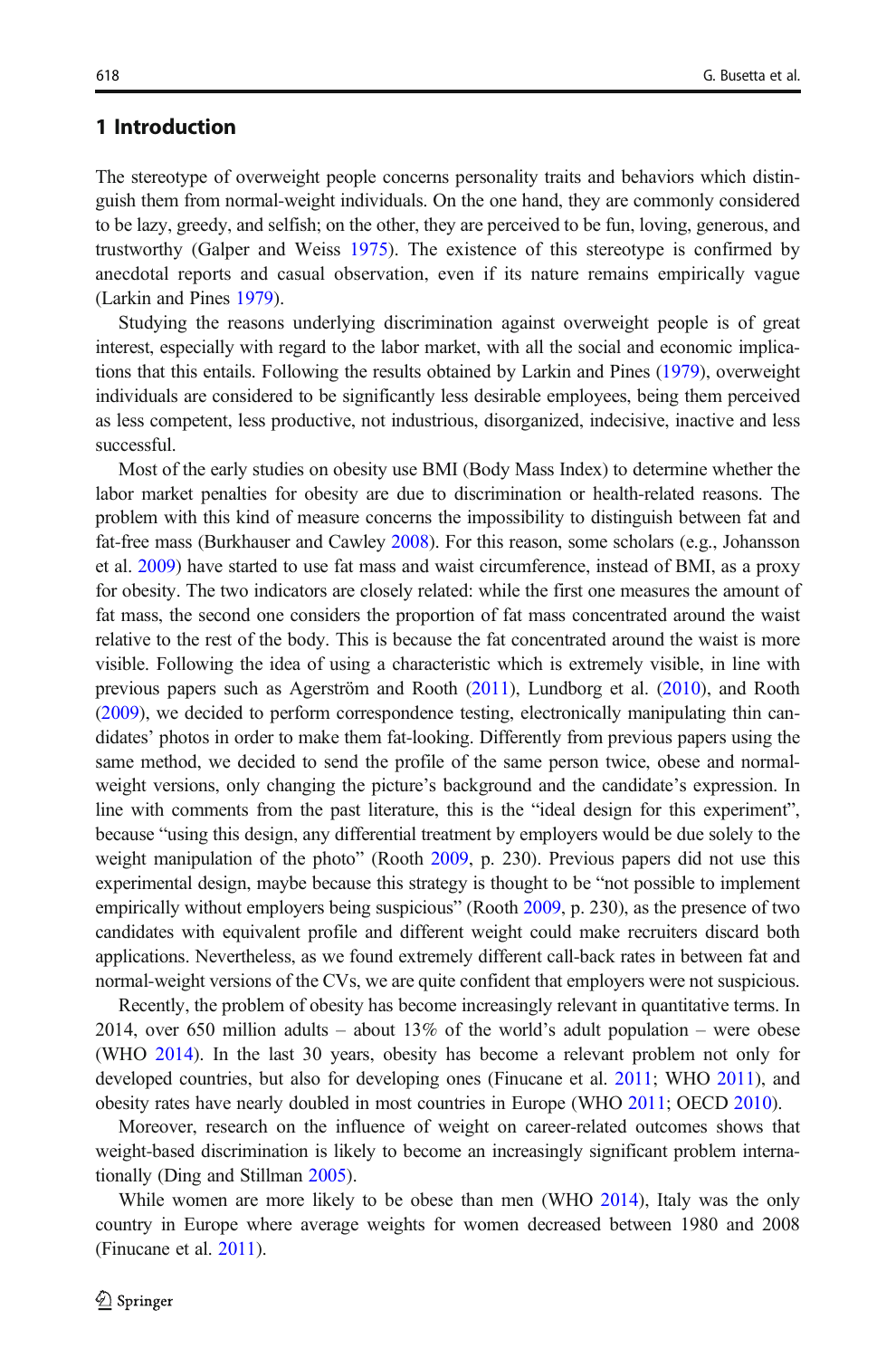OECD's Obesity Update 2017 reports that, in Italy, about 9.8% of the adult population was obese in 2015, with men having a higher obesity rate than women. This puts Italy among the countries with the lowest obesity rates in the world. In the OECD area, 19.5% of the adult population was obese, with women having a higher obesity rate than men. Projections show obesity is going to increase worldwide in the near future; in Italy, the increase will be weak compared to most other countries. OECD projections put Italian obesity rate at 13% in 2030 (OECD [2017](#page-20-0)).

We want to study discrimination against obese people in Italy. Even if the country is characterized by one of the slimmest adult populations in Europe (OECD [2017](#page-20-0)), Italy is experiencing a strong increase in the portion of obese people, especially in between children age (Nardone et al. [2016\)](#page-19-0). Thus, we consider that it will be a particularly relevant problem for the next years and, for this reason, very important to study. Moreover, as Italy has always been the country of fashion, great attention is devoted to physical appearance. For this reason, we think that weight-based discrimination must necessarily be a relevant topic, which can affect every aspect of obese people's everyday life, including labor market outcomes.

Surprisingly, considering that obesity is a major issue in every developed country, literature has devoted much less attention to the weight bias in the job market, compared to race and gender discrimination (Agerström and Rooth [2011\)](#page-18-0).

Carr and Friedman [\(2005\)](#page-18-0) analyzed the potential role of race and gender in reducing the relationship between body weight and employment discrimination. In their study, the influence of weight on perceived employment discrimination is examined and compared with the potential reduction of such discrimination depending on the candidate's sex and race. The two authors found that the influence of weight in the hiring process was not weakened by either race or sex.

In line with this, we compare weight-based labor market discrimination with two other types of discrimination: against women, and against immigrants. Indeed, according to Roehling et al. ([2007](#page-20-0)), these are among the most frequently discriminated categories in the job market. Comparing these three kinds of discrimination is also useful to evaluate whether discrimination based on weight has already become worrying. To this end, we collected data by means of an ad-hoc field experiment, sending fictitious online CVs using normal-weight and obese, male and female, and native and immigrant candidates, in order to simultaneously evaluate the impact of race, gender and weight discrimination on candidates' probability of obtaining a job interview.

The rest of the paper is organized as follows. In Section 2 we provide a short review of the literature. The experimental design is described in Section 3. Data and first results are presented in Section 4, while Section 5 contains the empirical results from the model. Section 6 concludes.

# 2 The Weight Bias

Obesity represents a growing medical and public health cost (Wyatt et al. [2006\)](#page-20-0), as it is significantly associated with several health problems and higher mortality in general (Allison et al. [1999;](#page-18-0) Mokdad et al. [2003\)](#page-19-0). Moreover, increasing obesity rates could reverse life expectancy growth in some countries (Visscher and Seidell [2001](#page-20-0)). In the job market, higher healthcare and related costs can be faced up by employers when dealing with obese workers (Zablocki [1998](#page-20-0)), also as a consequence of their premature mortality (McCormick and Stone [2007](#page-19-0)).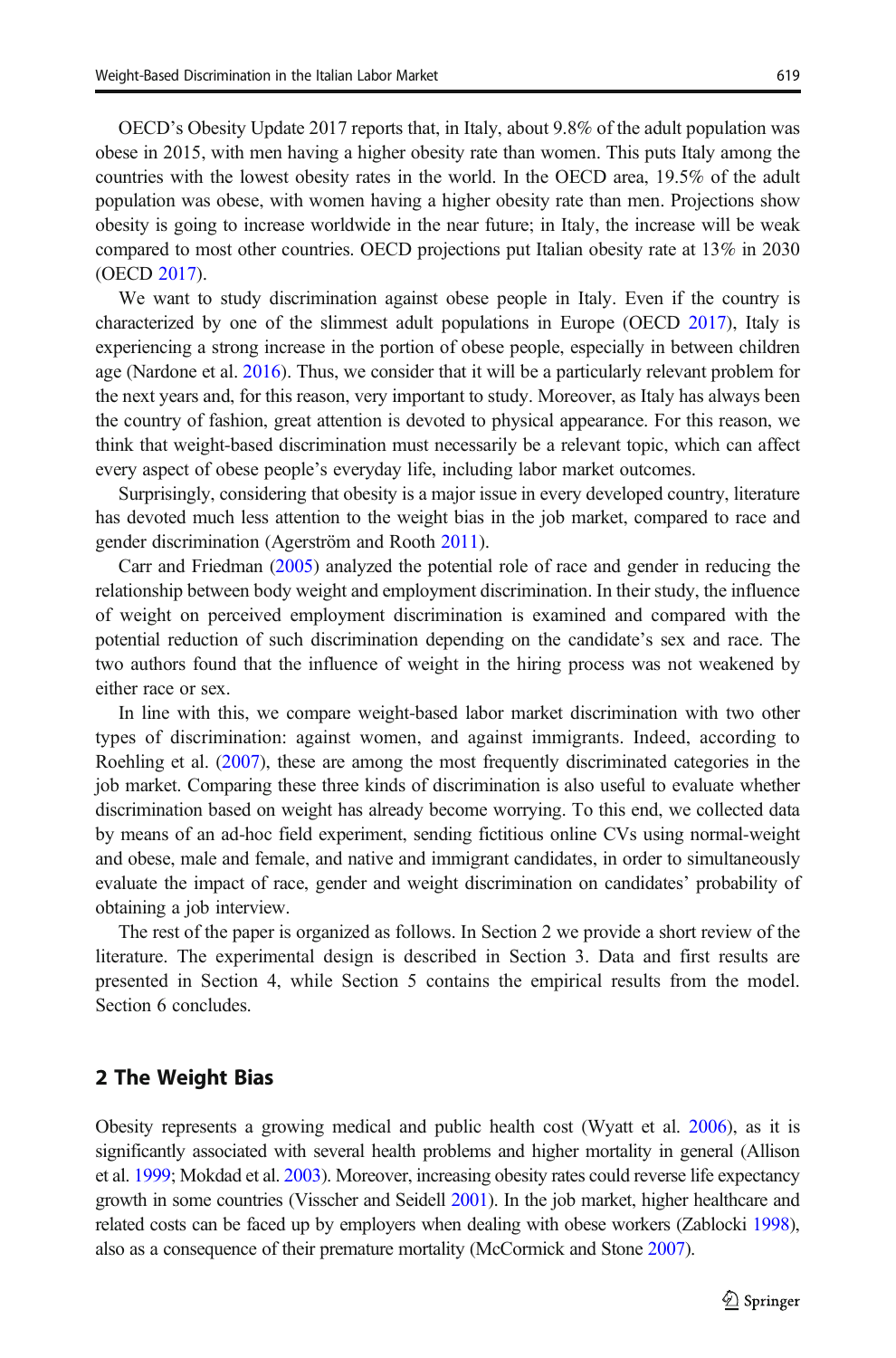Social disparities in obesity are strong, especially among women. The least educated women in Italy are over four times likely to be obese compared to the most educated ones (Devaux and Sassi [2011](#page-19-0)). Deprived areas are also associated with higher obesity rates, as is the case for the southern part of Italy compared to the rest of the country (Gallus et al. [2013\)](#page-19-0). Since poorer people tend to consume cheaper, more fattening foods, they tend to be obese with a higher probability than richer ones (Cawley [2004](#page-18-0)). In this way, discrimination based on weight tends to increase socio-economic inequalities.

Obese people are less likely to be employed and have poorer job prospects compared to normal-weight people (OECD [2016\)](#page-20-0); they experience discrimination at every stage of the employment cycle, already starting from the hiring process (Caliendo and Gehrsitz [2016](#page-18-0)). Indeed, they have a lower probability of being hired when showing up at job interviews, and this is particularly true in the case of front office jobs and for female applicants (Larkin and Pines [1979](#page-19-0); Pingitore et al. [1994\)](#page-20-0). Thus, obese women are more likely to work as self-employed rather than as employees (Garcia and Quintana-Domeque [2006\)](#page-19-0).

For instance, a study by O'Brien et al. ([2013](#page-19-0)), involving 102 undergraduate college students, found that obese women are much more likely to be discriminated during the hiring process. Survey participants were shown résumés including either a picture of a pre-bariatric surgery obese female or a photo of the same female post-bariatric surgery. The obese applicants were regarded as less suitable for employment. Following Roehling et al. ([2007](#page-20-0)), overweight candidates are about 12 times more likely than normal-weight ones to be affected by discriminatory behavior in the labor market, while obese are 37 times more likely, and severe obese 100 times more likely. Moreover, significant differences also exist between women of different races, as another study evidenced stronger weight-based discrimination for White women than for African-American ones, maybe because being overweight is more common in that racial group, or because their race is considered a more important characteristic than weight (Hebl and Heatherton [1998](#page-19-0); Maranto and Stenoien [2000](#page-19-0)). In line with this strand of literature, we decided to include Italians and immigrants in our sample, besides applicants with different gender and weight.

Types of discrimination are usually distinguished by economic theory into statistical and taste-based. The former occurs when the judgment about an individual depends on group characteristics rather than individual ones. The latter occurs, instead, when a group of individuals (either employers or customers) prefers a certain group over another, based on taste rather than any economic rationale (see, e.g., Lahey [2008](#page-19-0) for a review of this literature).

Discrimination against obese people is not only a taste-based one, but it is argued that overweight employees "are absent more often, are more susceptible to on-the-job injuries and illnesses, and are less productive than others" (Paul and Townsend [1995](#page-20-0)), so that employers are prone to statistically discriminate obese workers (Lundborg et al. [2010\)](#page-19-0).

In terms of interaction between gender and obesity, most research shows that overweight women are usually more discriminated than their men counterparts based on weight (Fikkan and Rothblum [2005](#page-19-0); Puhl and Brownell [2001](#page-20-0)) and, consequently, that they receive less desirable job assignments than overweight men (Bellizzi et al. [1989](#page-18-0)).

A study by Puhl et al. ([2008](#page-20-0)), using data from the U.S. National Survey of Midlife Development, shows that women were, on average, twice as likely to report weight-based discrimination than men.

Among racial groups, descriptive findings resulted in higher weight-based discrimination for African-Americans compared to Caucasians. However, in regression analyses, the odds of experiencing this kind of discrimination were not significantly higher for African-Americans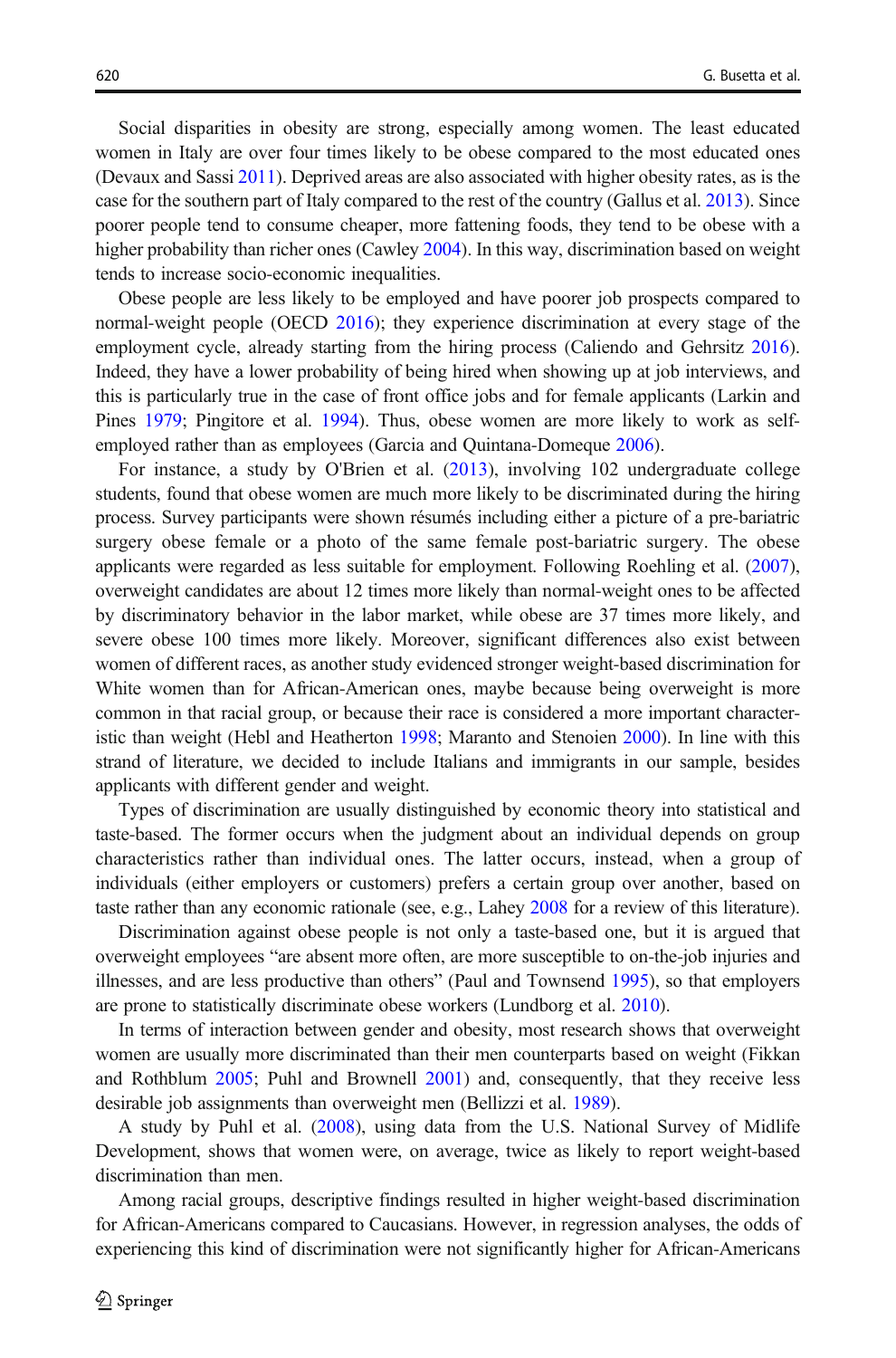compared to Caucasians, maybe because this minority had a low representation in the study. So, further research is needed to clarify the ethnic differences in obesity discrimination.

# 3 The Experimental Design

Our empirical experiment focuses on the impact of obesity in the first stage of the hiring process. The reason behind this choice is that, if discrimination is going to occur, it is easier for firms not to interview a potential employee rather than firing him/her. In this respect, in Italy, one of the first studies on labor market discrimination, performed by Allasino et al. ([2004](#page-18-0)), found that 26.6% of discrimination already occurs in the first stage of the hiring process.

To this end, we analyzed all the online job postings displayed in the first semester of 2013. In particular, we submitted 1952 curricula, half sent by women and half by men, in response to 244 employment ads published in the most important Italian job search websites, that do not require registration (e.g., lavoratorio.it, Lavoro&Stage, Miojob, [Lavorare.net,](http://lavorare.net) Page Personnel, Trovalavoro, Kijiji, Inique Agenzia, Archimede agenzia per il lavoro, Manpower divisione Horeca, Combinazioni s.r.l., Quanta agenzia per il lavoro, Humangest, Alma, Orienta agenzia per il lavoro, Varese centro per l'impiego, Adecco, Obiettivo lavoro, Temporary agenzia per il lavoro, Free work, Maw, Euro Interim, Mr. Communication, Open Job). The decision not to choose websites which require registration is taken in order to avoid the administrators of the job ads to become suspicious.

We produced résumés based on the European format and structure, using fictitious names and addresses. To avoid matching problems, we adapted each CV to fulfill the skills required by the firms offering jobs. We created a Gmail account for each of the candidate categories, including the email address on the CV as contact information. Eight equivalent résumés were sent to each firm: four résumés with different photos of thin applicants (Italian and immigrant women and men), and four with photos of the same candidates modified to appear obese. We included immigrant candidates following the results from Hebl and Heatherton [\(1998\)](#page-19-0) and Maranto and Stenoien ([2000](#page-19-0)).

We manipulated the photos of the candidates to be attached in the CVs by using the Fatbooth app, available on Apple App Store. This software, working on the distances between mouth and chin, and enlarging the oval of the face, generates images of obese appearance.

Further electronic manipulations, such as changing the background or clothing color, were made by using Photoshop. These further manipulations were intended to make it more difficult for companies to recognize that the same person applied twice (before and after weight manipulation). Some examples of the manipulation of photos that were used in the study are available online in the Electronic supplementary material.

# 4 Data, Descriptive Statistics and Results

#### 4.1 The Data

The sample is made up of 1952 job applications, with 8 candidates (Italian obese man, foreign obese man, Italian normal-weight man, foreign normal-weight man, Italian obese woman, foreign obese woman, Italian normal-weight woman, and foreign normal-weight woman) replying to the same 244 online job offers.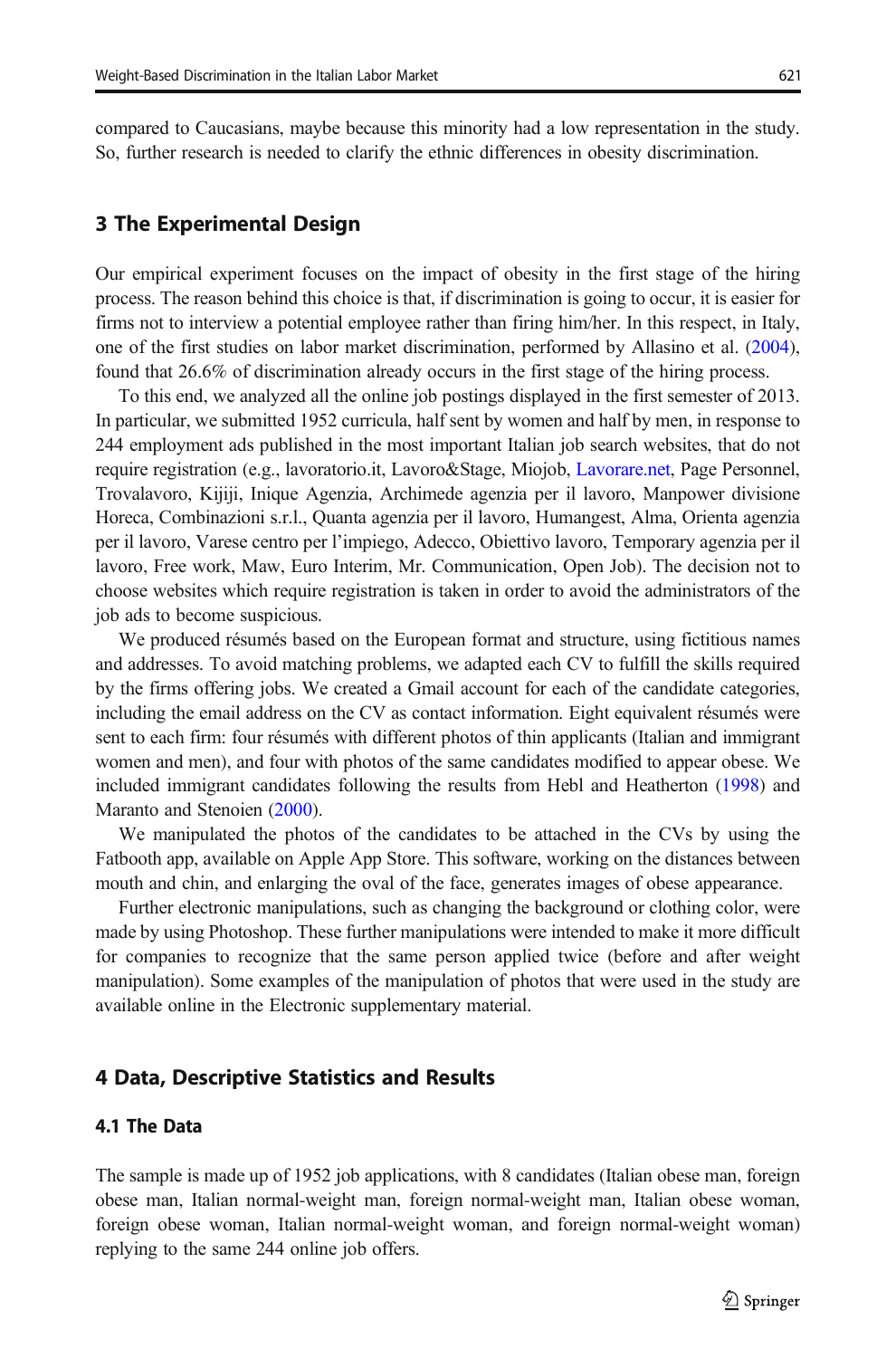The offers were classified into Front Office and Back Office depending on the level of customer interaction required. The Front Office category includes jobs that involve face-toface contact with the public. Another distinction about job offers concerns whether the tasks require physical strength. We classified as "Hard Work" either jobs for which physical strength is explicitly required, or those for which it may be unequivocally inferred; otherwise, the jobs were classified in the "Soft Work" category.

Responses were classified as call-backs if the employer requested an applicant to contact them (not just for clarification). According to a study released by Ladders, Inc. (Evans [2012\)](#page-19-0) and reported by Time, Huffington Post, Business Insider and Forbes, the average time for a recruiter to screen a new CV during the first step of the hiring process is 6 s. Therefore, as we sent 8 CVs to each firm, the burden produced by our study to each employer amounts to about 48 s. Moreover, all the interview invitations were promptly declined, stating that the applicant had accepted another position and was no longer looking for employment.

Table 1 reports the descriptive statistics of the variables used in our analysis, splitting the sample into the applicants who were called back and the ones who were not invited for an interview.

We can observe that for the minority groups, which include women, immigrants and obese, the call-back rates are systematically lower with respect to the majority groups. In fact, less than 40% of female and obese applicants are called back, and this percentage decreases to 30% if the candidates are immigrants.

#### 4.2 Discrimination Indexes – A New Approach

Using our data, we created several indexes separately measuring discrimination against men, women, natives, immigrants, obese, and normal-weight candidates. Indexes range from 0 to 1, taking the value of zero when no discrimination is observed (this is the case in which the firm replies to all the candidates), and one in cases of highest discrimination (none of the categories

|                    | Call-back   |       |             |       |                    |
|--------------------|-------------|-------|-------------|-------|--------------------|
|                    | Yes         |       | No          |       | Total observations |
|                    | $\mathbf n$ | $\%$  | $\mathbf n$ | $\%$  | $\mathbf n$        |
| Woman              | 382         | 39.14 | 594         | 60.86 | 976                |
| Man                | 452         | 46.31 | 524         | 53.69 | 976                |
| Obese              | 362         | 37.09 | 614         | 62.91 | 976                |
| Normal Weight      | 472         | 48.36 | 504         | 51.64 | 976                |
| Immigrant          | 290         | 29.71 | 686         | 70.29 | 976                |
| Italian            | 544         | 55.74 | 432         | 44.26 | 976                |
| Graduate           | 206         | 42.21 | 282         | 57.79 | 488                |
| High School        | 200         | 42.37 | 272         | 57.63 | 472                |
| No Title           | 428         | 43.15 | 564         | 56.85 | 992                |
| Front Office       | 306         | 35.42 | 558         | 64.58 | 864                |
| <b>Back Office</b> | 528         | 48.53 | 560         | 51.47 | 1088               |
| Hard Work          | 156         | 41.49 | 220         | 58.51 | 376                |
| Soft Work          | 678         | 43.02 | 898         | 56.98 | 1576               |
| North-Center       | 666         | 42.26 | 910         | 57.74 | 1576               |
| South-Islands      | 168         | 44.68 | 208         | 55.32 | 376                |

Table 1 Descriptive statistics – percentages of all variables by call-back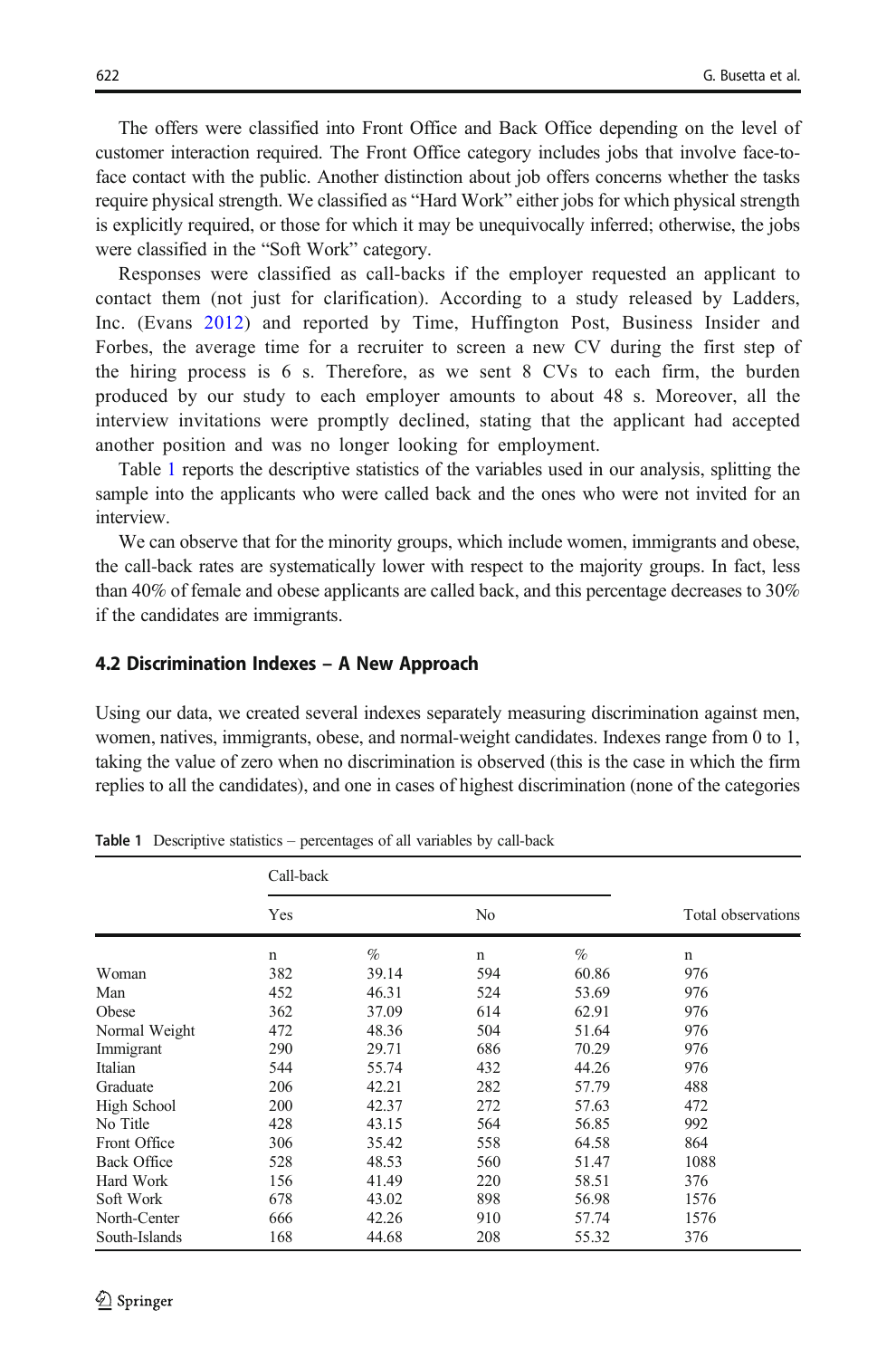has been called back). All the values in between are scored 0.25, 0.50 and 0.75, depending on whether the firm decided to call back a number of categories of 3, 2, or 1, respectively.

Table 2 shows differences in discrimination against men, women, natives, immigrants, normal-weight and obese. They are calculated with respect to the discrimination indexes described above. In all cases, differences appear to be statistically significant and discrimination operates against women, immigrants and obese with respect to men, natives and nonobese.

Splitting the sample into front office and back office positions, discrimination indexes against men and women, natives and immigrants, and normal-weight and obese are shown in Table [3.](#page-7-0) Discrimination against women appears to be significantly higher than the one against men only for positions not involving customer interaction, while there are no statistically significant differences in terms of discrimination between men and women for jobs included in the "front office" category. On the contrary, obese candidates appear to be significantly discriminated over their non-obese counterparts only for front office positions. Moreover, immigrants appear to be significantly discriminated with respect to locals for both front- and back-office positions. Differences in discrimination between front- and back-office for obese, immigrants and women let think to taste-based reasons. Indeed, on the contrary, if discrimination was connected to statistical reasons, it would have acted for both front- and back-office jobs in the same way.

Splitting the sample into hard and soft work positions, discrimination indexes against men and women, natives and immigrants, and normal-weight and obese are shown in Table [4.](#page-7-0) A statistically significant discrimination against women over men appears to be affecting hard work positions. This last result seems to be connected to statistical reasons, because men are statistically more powerful than women. For positions not implying hard work, discrimination affects immigrants and obese, over natives and non-obese respectively. This could mean that immigrant candidates are preferred for jobs requiring physical strength, while they are considered to be "not good enough" for jobs implying no physical strength. Obese candidates are considered fit for jobs requiring physical strength only if jobs do not imply any "vis-à-vis" contact with customers.

Also, these results seem to be connected to taste-based discrimination for the same reason previously mentioned, meaning they should have been discriminated in the same way in all kinds of jobs if it were a discrimination based on statistical reasons.

Discrimination indexes against men and women, natives and immigrants, and normalweight and obese concerning the education level required by the firm, are shown in Table [5](#page-8-0). In terms of education, men are preferred over women for positions requiring high-school diploma and graduation, while locals and non-obese are preferred, over immigrants and obese

| Discrimination against | Mean  | Std. Err. | Difference in mean | <i>p</i> value |
|------------------------|-------|-----------|--------------------|----------------|
| Men                    | 0.517 | 0.017     | $-0.075$           | ***            |
| Women                  | 0.592 | 0.017     |                    |                |
| <b>Natives</b>         | 0.419 | 0.018     | $-0.271$           | ***            |
| Immigrants             | 0.690 | 0.020     |                    |                |
| Normal-weight          | 0.455 | 0.017     | $-0.158$           | ***            |
| Obese                  | 0.613 | 0.018     |                    |                |

Table 2 Discrimination indexes – men, women, natives, immigrants, normal-weight, obese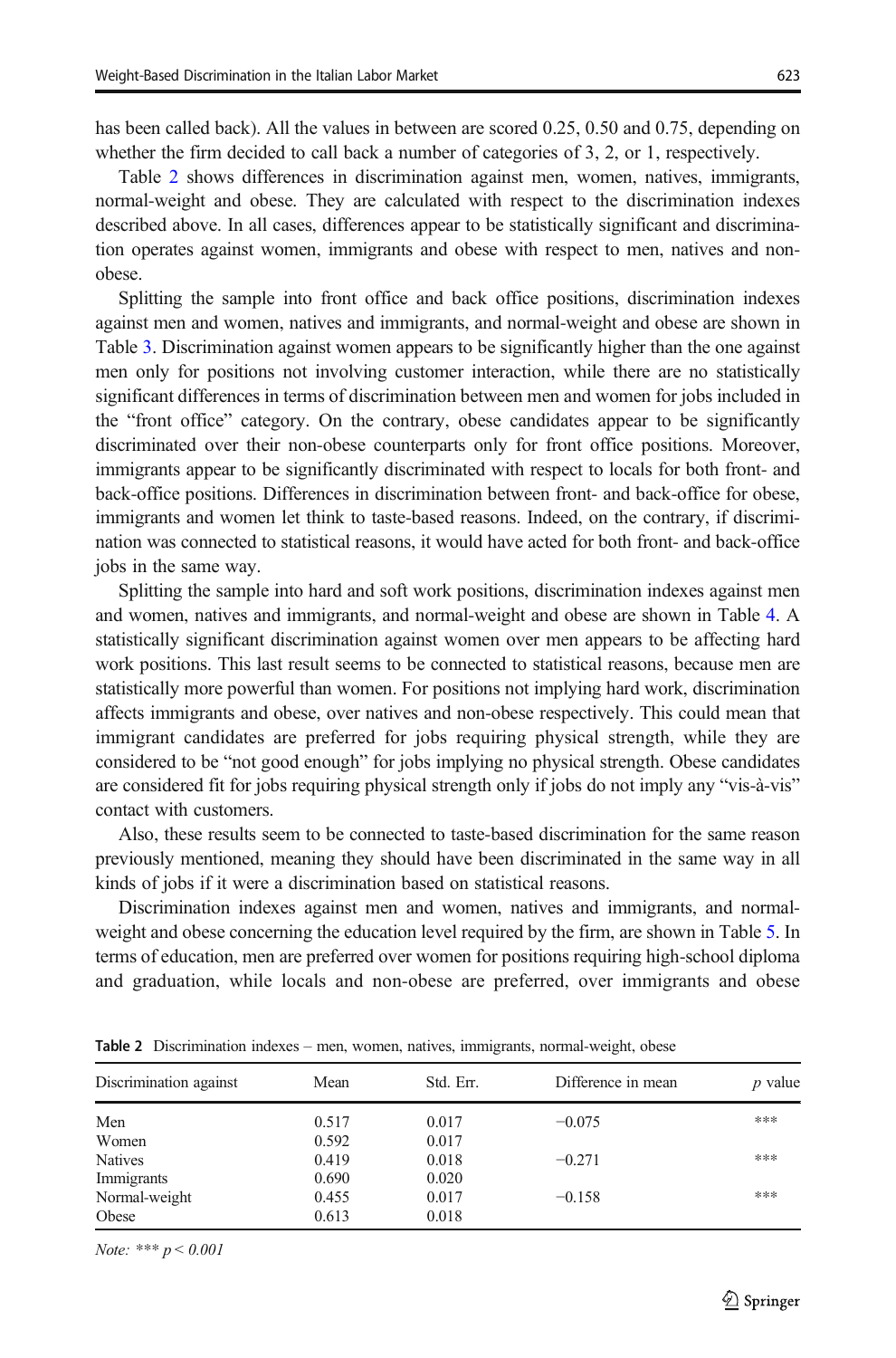|              | Discrimination against | Mean  | Std. Err. | Difference in mean | p value |
|--------------|------------------------|-------|-----------|--------------------|---------|
| Back office  | Men                    | 0.436 | 0.022     | $-0.129$           | ***     |
|              | Women                  | 0.564 | 0.025     |                    |         |
| Front office | Men                    | 0.623 | 0.023     | $-0.005$           |         |
|              | Women                  | 0.627 | 0.020     |                    |         |
| Back office  | <b>Natives</b>         | 0.415 | 0.025     | $-0.170$           | ***     |
|              | Immigrants             | 0.585 | 0.028     |                    |         |
| Front office | <b>Natives</b>         | 0.424 | 0.025     | $-0.402$           | ***     |
|              | Immigrants             | 0.826 | 0.021     |                    |         |
| Back office  | Normal-weight          | 0.477 | 0.025     | $-0.025$           |         |
|              | Obese                  | 0.502 | 0.022     |                    |         |
| Front office | Normal-weight          | 0.426 | 0.024     | $-0.331$           | ***     |
|              | Obese                  | 0.757 | 0.025     |                    |         |

<span id="page-7-0"></span>Table 3 Discrimination indexes – front office/back office, by gender, nationality and weight

Note: \*\*\*  $p < 0.001$ 

respectively, for all kind of jobs. While discrimination operating for all kinds of jobs in the same way seems to be connected to statistical reasons, discrimination differentiated on the basis of the level of education required by the job seems to be connected to taste-based reasons.

Finally, splitting the sample into offers belonging to firms operating either in northern or southern Italy, discrimination indexes against men and women, natives and immigrants, and normal-weight and obese are shown in Table [6.](#page-8-0) While the northern part of the country appears to discriminate against women, immigrants and obese applicants, compared to men, natives and non-obese respectively, the South of Italy seems to discriminate against immigrants over natives, but not against women and obese, respectively compared to men and non-obese. All the differences are statistically significant, and they are most probably connected to cultural differences between the two areas.

#### 4.3 The Correspondence Test

As the indexes previously mentioned are not so common in this kind of analyses, we calculated correspondence tests, which are considered a standard method (Jowell and

|           | Discrimination against | Mean  | Std. Err. | Difference in mean | p value |
|-----------|------------------------|-------|-----------|--------------------|---------|
| Soft work | Men                    | 0.540 | 0.019     | $-0.013$           |         |
|           | Women                  | 0.553 | 0.017     |                    |         |
| Hard work | Men                    | 0.426 | 0.036     | $-0.319$           | ***     |
|           | Women                  | 0.745 | 0.041     |                    |         |
| Soft work | <b>Natives</b>         | 0.362 | 0.018     | $-0.369$           | ***     |
|           | Immigrants             | 0.731 | 0.021     |                    |         |
| Hard work | <b>Natives</b>         | 0.644 | 0.038     | 0.117              |         |
|           | Immigrants             | 0.527 | 0.044     |                    |         |
| Soft work | Normal-weight          | 0.443 | 0.020     | $-0.184$           | ***     |
|           | Obese                  | 0.627 | 0.021     |                    |         |
| Hard work | Normal-weight          | 0.505 | 0.034     | $-0.053$           |         |
|           | Obese                  | 0.559 | 0.037     |                    |         |

Table 4 Discrimination indexes – hard work/soft work, by gender, nationality and weight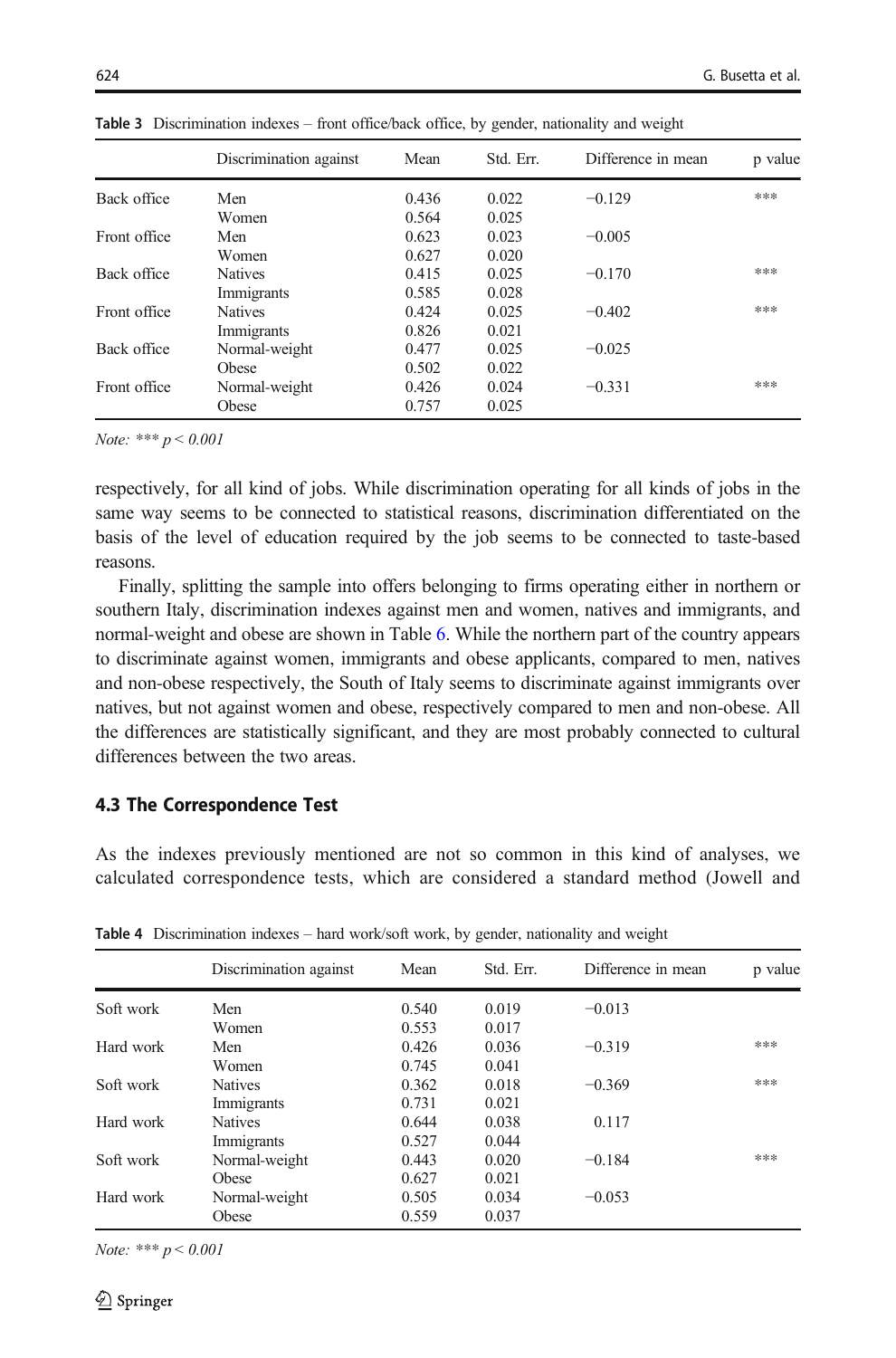| <b>Education</b> level | Discrimination against | Mean  | Std. Err. | Difference in mean | p value |
|------------------------|------------------------|-------|-----------|--------------------|---------|
| No title               | Men                    | 0.527 | 0.026     | $-0.046$           |         |
|                        | Women                  | 0.574 | 0.025     |                    |         |
| High-school            | Men                    | 0.500 | 0.034     | $-0.123$           | $*$     |
|                        | Women                  | 0.623 | 0.036     |                    |         |
| Graduation             | Men                    | 0.513 | 0.028     | $-0.086$           | $*$     |
|                        | Women                  | 0.599 | 0.029     |                    |         |
| No title               | <b>Natives</b>         | 0.435 | 0.027     | $-0.231$           | ***     |
|                        | Immigrants             | 0.666 | 0.030     |                    |         |
| High-school            | <b>Natives</b>         | 0.434 | 0.037     | $-0.254$           | ***     |
|                        | Immigrants             | 0.689 | 0.041     |                    |         |
| Graduation             | <b>Natives</b>         | 0.371 | 0.028     | $-0.371$           | ***     |
|                        | Immigrants             | 0.741 | 0.032     |                    |         |
| No title               | Normal-weight          | 0.473 | 0.026     | $-0.155$           | ***     |
|                        | Obese                  | 0.628 | 0.028     |                    |         |
| High-school            | Normal-weight          | 0.456 | 0.033     | $-0.140$           | **      |
|                        | Obese                  | 0.596 | 0.036     |                    |         |
| Graduation             | Normal-weight          | 0.418 | 0.032     | $-0.181$           | ***     |
|                        | Obese                  | 0.599 | 0.031     |                    |         |

<span id="page-8-0"></span>Table 5 Discrimination indexes – no title, high-school, graduation, by gender, nationality and weight

Note:  $\frac{k}{p}$  < 0.05;  $\frac{k}{p}$  < 0.01;  $\frac{k}{p}$  = 0.001

Prescott-Clarke [1970\)](#page-19-0), in order to use them as robustness check. The correspondence test allows us to calculate the percentage of net discrimination between normal-weight individuals and obese in all the considered categories. The preliminary results of our experiment (Table [7](#page-10-0), column 11) show that obese are discriminated in all subgroups, with relevant results for immigrants. In this case, the concerning call-back rate is equal to 0.56 and decreases to 0.46 if the immigrant is a woman.

Table [7](#page-10-0) also shows the aggregated results of the correspondence test considering obese as minority group and normal-weight as majority one.

In the first column, we report the total number of job offers. We performed a correspondence test on the replies obtained by the firms. In this respect, four are the possible outcomes: no one invited for an interview (second column); both invited (third column); only one applicant, either normal weight or obese, invited (fifth and sixth columns, respectively). In

| Area              | Discrimination against | Mean  | Std. Err. | Difference in mean | p value |
|-------------------|------------------------|-------|-----------|--------------------|---------|
| North-Center      | Men                    | 0.525 | 0.019     | $-0.083$           | ***     |
|                   | Women                  | 0.608 | 0.018     |                    |         |
| South and Islands | Men                    | 0.482 | 0.041     | $-0.036$           |         |
|                   | Women                  | 0.518 | 0.045     |                    |         |
| North-Center      | <b>Natives</b>         | 0.436 | 0.019     | $-0.260$           | ***     |
|                   | Immigrants             | 0.697 | 0.021     |                    |         |
| South and Islands | <b>Natives</b>         | 0.339 | 0.046     | $-0.321$           | ***     |
|                   | Immigrants             | 0.661 | 0.052     |                    |         |
| North-Center      | Normal-weight          | 0.443 | 0.019     | $-0.186$           | ***     |
|                   | Obese                  | 0.629 | 0.020     |                    |         |
| South and Islands | Normal-weight          | 0.512 | 0.047     | $-0.030$           | ***     |
|                   | Obese                  | 0.542 | 0.047     |                    |         |

Table 6 Discrimination indexes – North-Center, South and Islands, by gender, nationality and weight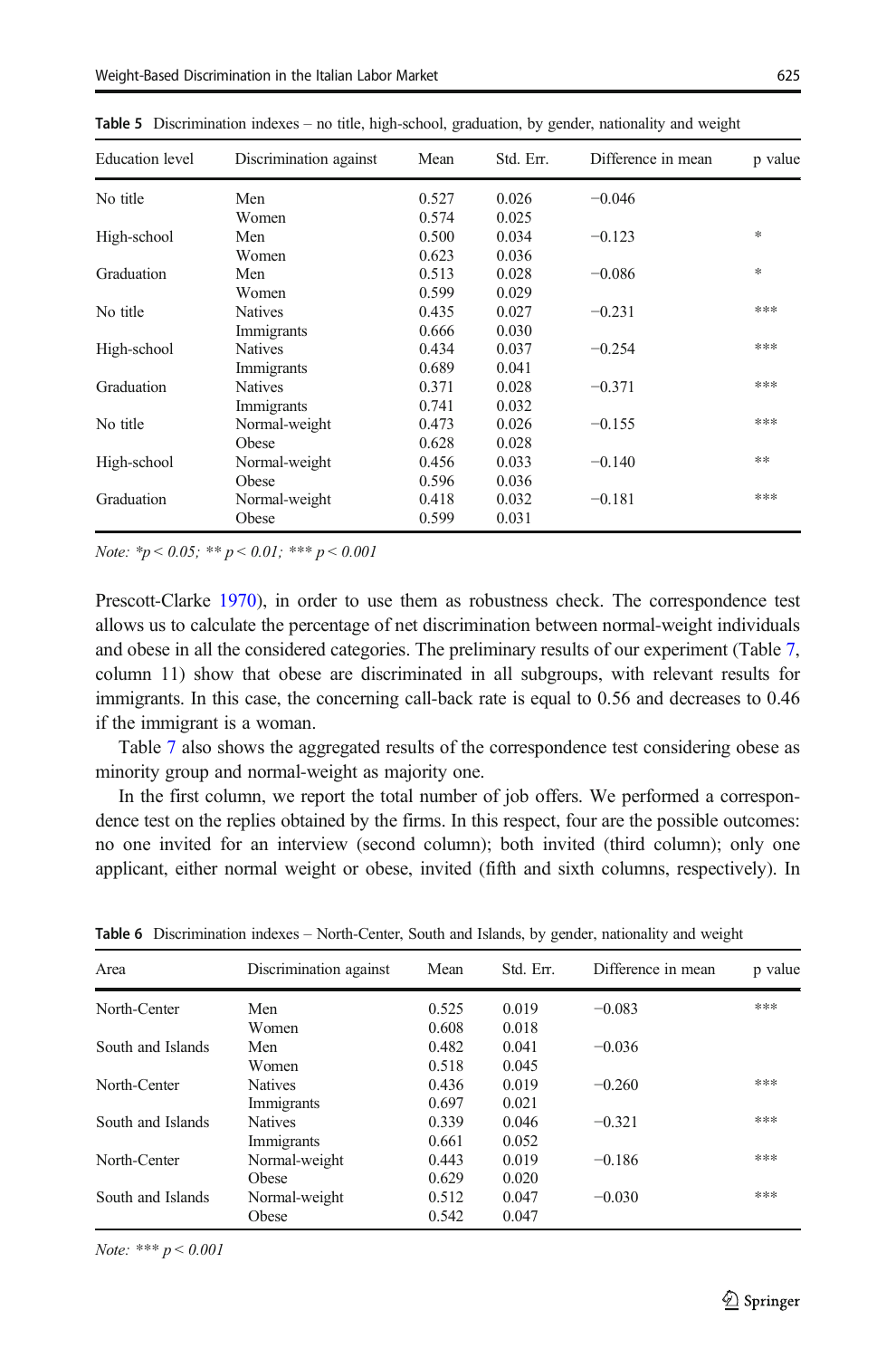<span id="page-9-0"></span>the other two columns, we report the total number of normal-weight and obese applicants invited. Considering these results, we calculated net discrimination as the ratio between the difference in discrimination against obese (column 5: only normal-weight invited) and the one against normal weight (column 6: only obese invited) over the total number of jobs for which at least one candidate was invited. The difference in discrimination is reported in column 9, while the previously mentioned ratio is reported in column 10. Finally, we report the relative call-back rate as the ratio of the number of obese applicants invited, to the number of normalweight applicants invited.

The Net Discrimination Index (NDI) calculated shows that weight-based discrimination exists for all the considered subgroups, but it differs depending on the subgroup analyzed. Even if the difference is not high, the NDI is higher for women than for men (about 18% and 15%, respectively). Significant differences are found by comparing Italian and immigrant candidates. Indeed, the index for the Italian candidate is equal to 8%, while for immigrants it is 39%. It decreases to 7% for the Italian when considering just women, while it amounts to 46% for immigrant women. For men, it amounts to 8% considering Italians only, and to 28% for immigrants. From these first results, we can easily realize that weight-based discrimination is more relevant among immigrants than among Italians. Moreover, in terms of gender gap, it is more pronounced within immigrants than within Italians.

The two following tables show the same type of data description for each level of education (Table [8](#page-11-0)) and for each kind of job (Table [9](#page-12-0)).

Table [8](#page-11-0) shows that weight-based discrimination is higher for immigrants than for Italians. Deeply, immigrant women appear to be discriminated the most due to their weight when they apply for a job requiring High-school or no title, while men are mostly discriminated when they apply for a job requiring graduation.

Concerning the type of job, Table [8](#page-11-0) shows that both Italians and immigrants are mostly discriminated for their weight when they apply for a front-office and/or a soft work job. Deeply, Italians are discriminated for not being obese if they apply for a back office or a hard work job, and this happens for both women and men (Table [9](#page-12-0)).

### 5 Probit Analysis

# 5.1 The Model

Following past studies applying a Probit model approach to capture the effects of discrimination in the outcome between similar people (e.g., Busetta et al. [2018;](#page-18-0) Drydakis [2009;](#page-19-0) Kaas and Manger [2012](#page-19-0)), we estimated Probit regressions to analyze whether discrimination based on ethnic origin, weight and sex separately and/or jointly affect the opportunities of finding a job in the Italian labor market. In our equation model  $(Eq. 1)$ , the dependent variable Y (Call-back) is a dummy that takes value 1 if the firm replies to the candidate, and 0 otherwise.

$$
Y_i^* = \beta_0 + \beta_1 Woman_i + \beta_2 Obese_i + \beta_3 Immigrant_i + \beta_4 Graduate_i + \beta_5 High School_i
$$
  
+ 
$$
\beta_6 FrontOffice_i + \beta_7 HardWork_i + \beta_8 South_i + \varepsilon_i
$$
 (1)

where  $Y^*$  is the latent variable reflecting the probability for the *i-th* applicant to receive a callback.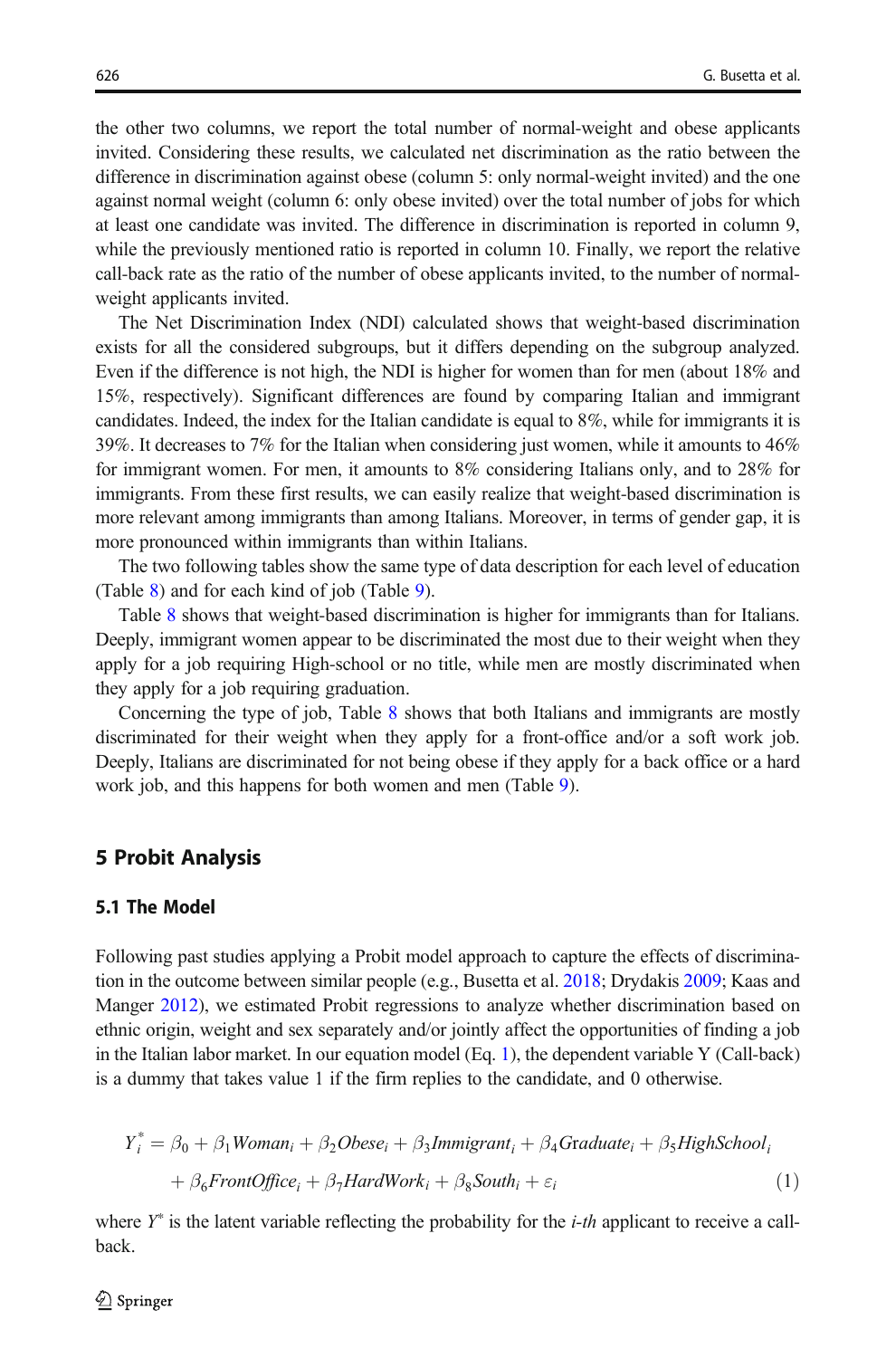<span id="page-10-0"></span>

|                   |                               |                         | Table 7 Correspondence test on weight-based discrimination, by sex and nationality |                     |                                    |                       |                  |                                                              |           |                                          |                            |
|-------------------|-------------------------------|-------------------------|------------------------------------------------------------------------------------|---------------------|------------------------------------|-----------------------|------------------|--------------------------------------------------------------|-----------|------------------------------------------|----------------------------|
|                   |                               | Jobs Neither<br>invited | At least one<br>nvited                                                             | Equal<br>treatment  | Only normal weight<br>invited      | Only obese<br>invited | Normal<br>weight | Obese                                                        | Net       | discrimination                           | Relative call-back<br>rate |
|                   |                               |                         |                                                                                    |                     |                                    | ∘                     |                  |                                                              | ື້ຂ       | $10\%$                                   |                            |
| N <sub>oman</sub> |                               |                         |                                                                                    |                     |                                    |                       |                  |                                                              |           |                                          |                            |
| Man               |                               |                         |                                                                                    | 1<br>2 2 4<br>1 2 4 | <b>2 S Y</b>                       |                       |                  |                                                              |           |                                          |                            |
| ttalian           | <u>र्द्र दे दे दे दे दे द</u> | <b>5 8 8 8 9</b>        |                                                                                    |                     |                                    | 2 2 3 4 5 4 5 4       | 2882222          | $\begin{array}{c} 238 \\ 249 \\ -259 \\ -259 \\ \end{array}$ | 5.8282427 | 1778<br>1989 1989 1989<br>1989 1980 1980 | 0.83865486<br>0.00000000   |
| .mmigrant         |                               |                         |                                                                                    | $rac{5}{7}$         |                                    |                       |                  |                                                              |           |                                          |                            |
| talian W          |                               |                         |                                                                                    |                     | $75$ $\overline{6}$ $\overline{4}$ |                       |                  |                                                              |           |                                          |                            |
| mmigrant W        |                               | 3945                    |                                                                                    | 25                  |                                    |                       |                  |                                                              |           |                                          |                            |
| talian M          |                               |                         | <b>99</b>                                                                          | 93                  | 61                                 |                       |                  |                                                              |           |                                          |                            |
| nmigrant N        | 244                           |                         | $\overline{20}$                                                                    | 40                  |                                    | $\mathfrak{L}$        | 97               | 63                                                           |           |                                          |                            |
|                   |                               |                         |                                                                                    |                     |                                    |                       |                  |                                                              |           |                                          |                            |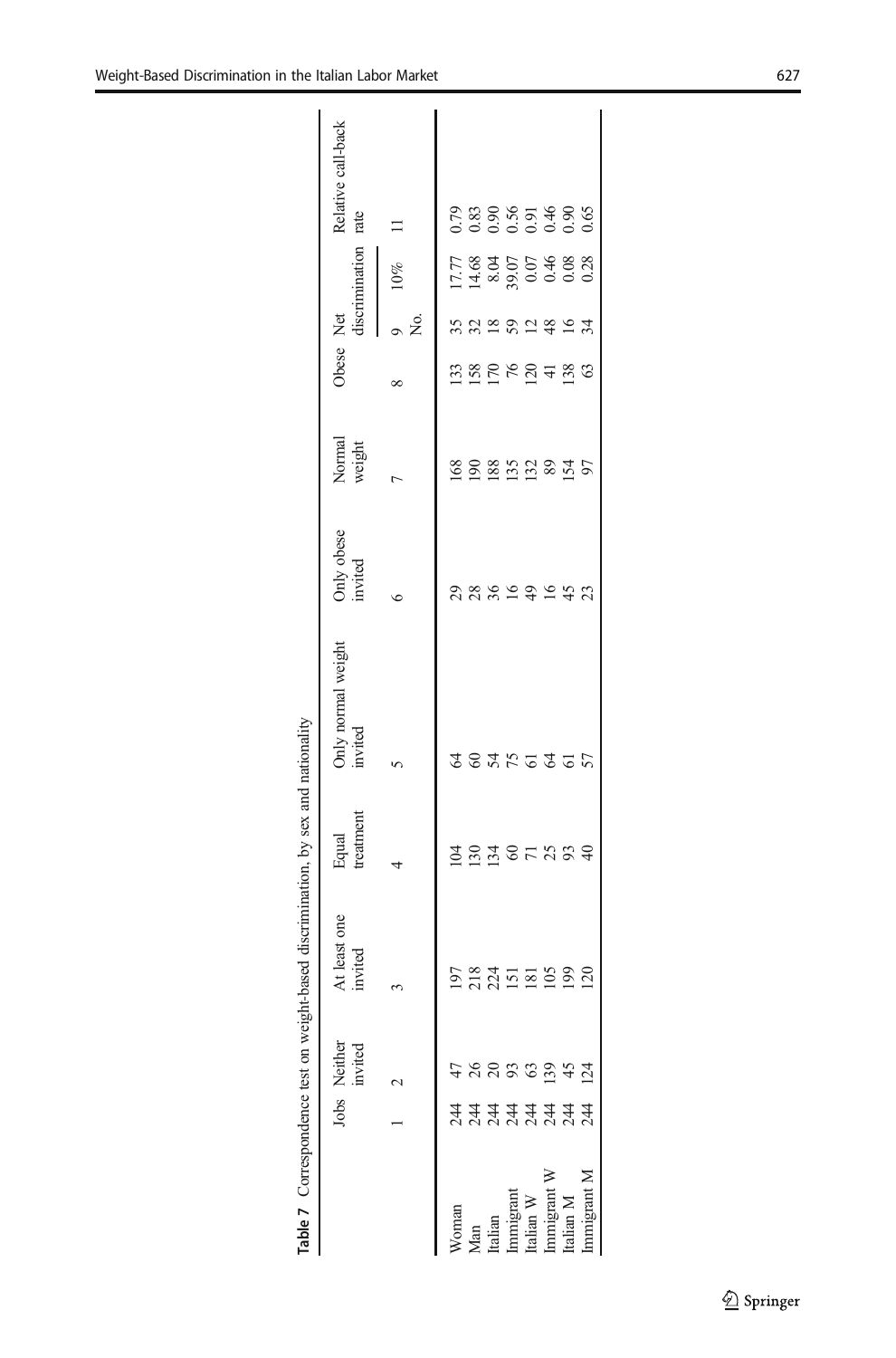<span id="page-11-0"></span>

|                 |                | Table 8 Correspondence test by sex, |                         | nationality and education level |                               |                          |                  |                 |                      |                     |                    |  |
|-----------------|----------------|-------------------------------------|-------------------------|---------------------------------|-------------------------------|--------------------------|------------------|-----------------|----------------------|---------------------|--------------------|--|
|                 |                | Jobs Neither<br>invited             | At least one<br>invited | treatment<br>Equal              | Only normal weight<br>invited | Only obese<br>invited    | Normal<br>weight | Obese Net       |                      | discrimination rate | Relative call-back |  |
|                 |                | $\mathbf 2$                         |                         | 4                               | $\sim$                        | $\circ$                  | $\overline{ }$   | $\infty$        | Σó,<br>$\circ$       | 10%                 | $\Box$             |  |
| Italian Women   |                |                                     |                         |                                 |                               |                          |                  |                 |                      |                     |                    |  |
| No title        | 124            | 34                                  | $\infty$                | 36                              | 36                            | $\frac{8}{2}$            |                  |                 | $\frac{8}{2}$        | 0.20                | 0.75               |  |
| High            | 59             | $\frac{8}{2}$                       | $\overline{4}$          | $\overline{17}$                 | $\overline{10}$               | $\overline{1}$           | 72               | $\frac{54}{31}$ | $\overline{1}$       | $-0.10$             | 1.15               |  |
| school          |                |                                     |                         |                                 |                               |                          |                  |                 |                      |                     |                    |  |
| Graduate        | $\overline{6}$ |                                     | $50\,$                  | $\frac{8}{2}$                   | $\overline{15}$               | $\overline{17}$          | 33               | 35              | $\gamma$             | $-0.04$             | 1.06               |  |
| Immigrant Women |                |                                     |                         |                                 |                               |                          |                  |                 |                      |                     |                    |  |
| No title        | 124            | 63                                  | 61                      | $\overline{16}$                 | 57                            | ∞                        | 53               | $\frac{74}{7}$  | $29 + 4$             | 0.48                | $0.45$<br>$0.33$   |  |
| High            | 59             | 38                                  | $\overline{\Omega}$     | $\overline{r}$                  | 4                             |                          |                  |                 |                      | 0.67                |                    |  |
| school          |                |                                     |                         |                                 |                               |                          |                  |                 |                      |                     |                    |  |
| Graduate        | 5              | 38                                  | 23                      | $\mathcal{L}$                   | Ω                             | ${}^{\circ}$             | 15               | $\approx$       | 5                    | 0.22                | 0.67               |  |
| Italian Men     |                |                                     |                         |                                 |                               |                          |                  |                 |                      |                     |                    |  |
| No title        | 124            | 28                                  | 96                      | 47                              | ಸ                             | ≊                        | 78               | $rac{65}{26}$   | 13                   | 0.14                | 0.83               |  |
| High            | 59             | $\circ$                             | $50\,$                  | $\overline{c}$                  | 그                             | $\overline{15}$          |                  |                 | $\overline{1}$       | $-0.02$             | 1.03               |  |
| school          |                |                                     |                         |                                 |                               |                          |                  |                 |                      |                     |                    |  |
| Graduate        | $\overline{6}$ | $\infty$                            | 53                      | 25                              | $\overline{16}$               | $\overline{\mathcal{C}}$ | $\overline{4}$   | 57              | 4                    | 0.08                | 0.90               |  |
| Immigrant Men   |                |                                     |                         |                                 |                               |                          |                  |                 |                      |                     |                    |  |
| No title        | 124            | 66                                  | 58                      | $24$ $12$                       | $\overline{24}$               | $\Xi$                    | 48               | 34 <sub>8</sub> | $\frac{1}{4}$ $\sim$ | 0.24                | $0.71$<br>$0.72$   |  |
| High            | 59             | 28                                  | 51                      |                                 | 13                            | $\circ$                  | 25               |                 |                      | 0.23                |                    |  |
| school          |                |                                     |                         |                                 |                               |                          |                  |                 |                      |                     |                    |  |
| Graduate        | $\overline{6}$ | $30\,$                              | ಸ                       | 4                               | 20                            | Γ                        | 24               | $\Box$          | 13                   | 0.42                | 0.46               |  |
|                 |                |                                     |                         |                                 |                               |                          |                  |                 |                      |                     |                    |  |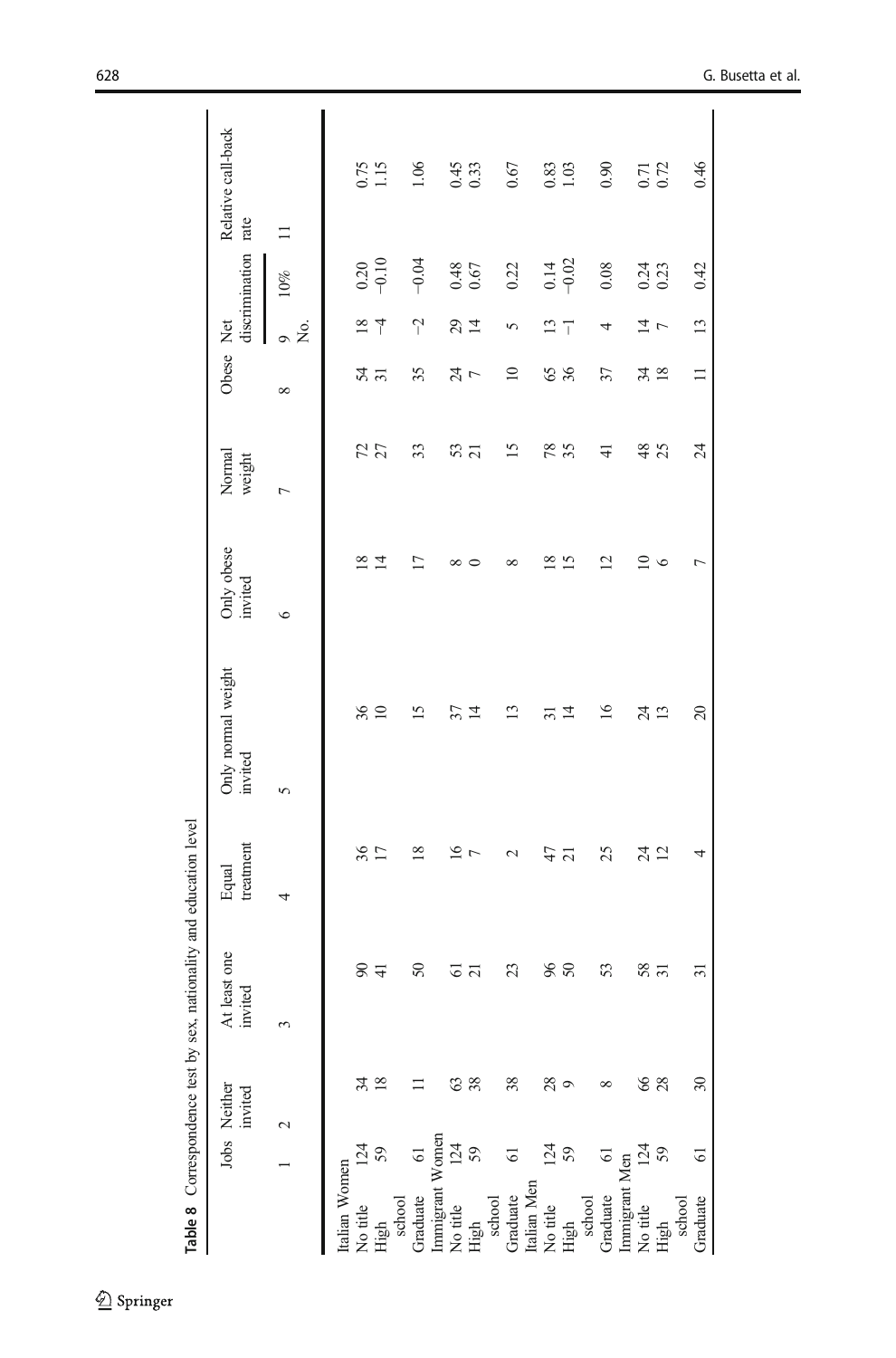<span id="page-12-0"></span>

|                                 |     | Table 9 Correspondence test by sex, | nationality and type of job |                          |                               |                       |                  |                 |                             |                                                     |                             |
|---------------------------------|-----|-------------------------------------|-----------------------------|--------------------------|-------------------------------|-----------------------|------------------|-----------------|-----------------------------|-----------------------------------------------------|-----------------------------|
|                                 |     | Jobs Neither<br>invited             | At least one<br>invited     | treatment<br>Equal       | Only normal weight<br>invited | Only obese<br>invited | Normal<br>weight | Obese Net       | discrimination              |                                                     | Relative call-back<br>rate  |
|                                 |     | $\sim$                              |                             | 4                        | $\sigma$                      | $\circ$               | $\overline{a}$   | $\infty$        | 9 No.                       | $10\%$                                              | $\Box$                      |
| Italian Women                   |     |                                     |                             |                          |                               |                       |                  |                 |                             |                                                     |                             |
| Office<br>Front                 |     | 22                                  | 86                          | 27                       | 48                            |                       | 75               | 38              | 57                          | 0.43                                                | 0.51                        |
|                                 |     | $\exists$                           | SS                          | $\ddot{4}$               | $\Xi$                         | 38                    |                  |                 |                             |                                                     |                             |
| Back office 136<br>Hard work 47 |     | 32                                  | $\tilde{5}$                 | $\epsilon$               |                               | $\overline{10}$       | 57               | $\frac{82}{13}$ | $-25$<br>$-8$<br>20         | $-0.33$<br>$-0.33$<br>$-0.12$                       | $\frac{1}{4}$ $\frac{6}{6}$ |
| Soft Work 197                   |     | $\overline{31}$                     | 166                         | 68                       | 2,59                          | 39                    | 127              | 107             |                             |                                                     | 0.84                        |
| Immigrant Women                 |     |                                     |                             |                          |                               |                       |                  |                 |                             |                                                     |                             |
| Front                           | 108 |                                     | 37                          | $\overline{\mathcal{C}}$ | $\mathbf{S}$                  | $\circ$               | $\overline{31}$  | $\infty$        | 23                          | 0.62                                                | 0.26                        |
| Office                          |     |                                     |                             |                          |                               |                       |                  |                 |                             |                                                     |                             |
| Back office 136                 |     | 68                                  | $\frac{8}{3}$               | Z                        | 35                            | $\approx$             | 58               | 33              |                             |                                                     |                             |
| Hard work                       |     | 26                                  | $\frac{5}{2}$               | $9^{16}$                 | $\circ$                       | $\infty$              | $\overline{18}$  | $\frac{2}{2}$   | $25 - 42$                   | $\begin{array}{c} 0.37 \\ 0.29 \\ 0.50 \end{array}$ | 55<br>0.57<br>0.51          |
| Soft Work                       | 197 | 113                                 |                             |                          | 55                            | $\mathbf{r}$          | $\overline{71}$  |                 |                             |                                                     |                             |
| Italian Men                     |     |                                     |                             |                          |                               |                       |                  |                 |                             |                                                     |                             |
| Front                           | 108 | 22                                  | 86                          | 36                       | 39                            |                       | 75               | 47              | 28                          | 0.33                                                | 0.63                        |
| Office                          |     |                                     |                             |                          |                               |                       |                  |                 |                             |                                                     |                             |
| Back office 136                 |     | 23                                  |                             | 57                       |                               | र्द्र                 | 64               |                 |                             |                                                     |                             |
|                                 |     | $\equiv$                            | $\frac{13}{36}$             | 13 <sub>80</sub>         | 2265                          | $\Box$                | $\overline{19}$  | $\frac{51}{30}$ | $-12$<br>$-11$<br>$27$      | $\frac{7}{9}$ $\frac{7}{9}$ $\frac{7}{9}$           | $\frac{1.15}{1.38}$         |
| Hard work<br>Soft Work          | 197 | 34                                  |                             |                          |                               | 28                    | 135              |                 |                             |                                                     |                             |
| Immigrant Men                   |     |                                     |                             |                          |                               |                       |                  |                 |                             |                                                     |                             |
| Front                           | 108 | 79                                  | $\mathcal{S}^2$             | $\sim$                   | 23                            | $\sim$                | 26               | $\bullet$       | $\Omega$                    | 0.69                                                | 0.23                        |
| Office                          |     |                                     |                             |                          |                               |                       |                  |                 |                             |                                                     |                             |
| Back office 136                 |     | $\frac{45}{5}$                      |                             | 57                       |                               |                       |                  |                 |                             |                                                     |                             |
| Hard work .<br>Soft Work        |     | $\circ$                             | <u>ଗ ଞ୍</u> ଜ ଷ             | $\overline{c}$           | 3124                          | 2070                  | 7756             | 585             | $\frac{1}{4}$ $\frac{1}{2}$ | $\begin{array}{c} 0.15 \\ 0.08 \\ 0.38 \end{array}$ | 88.<br>88.<br>99.           |
|                                 | 197 | 115                                 |                             | $\overline{5}$           |                               |                       |                  |                 |                             |                                                     |                             |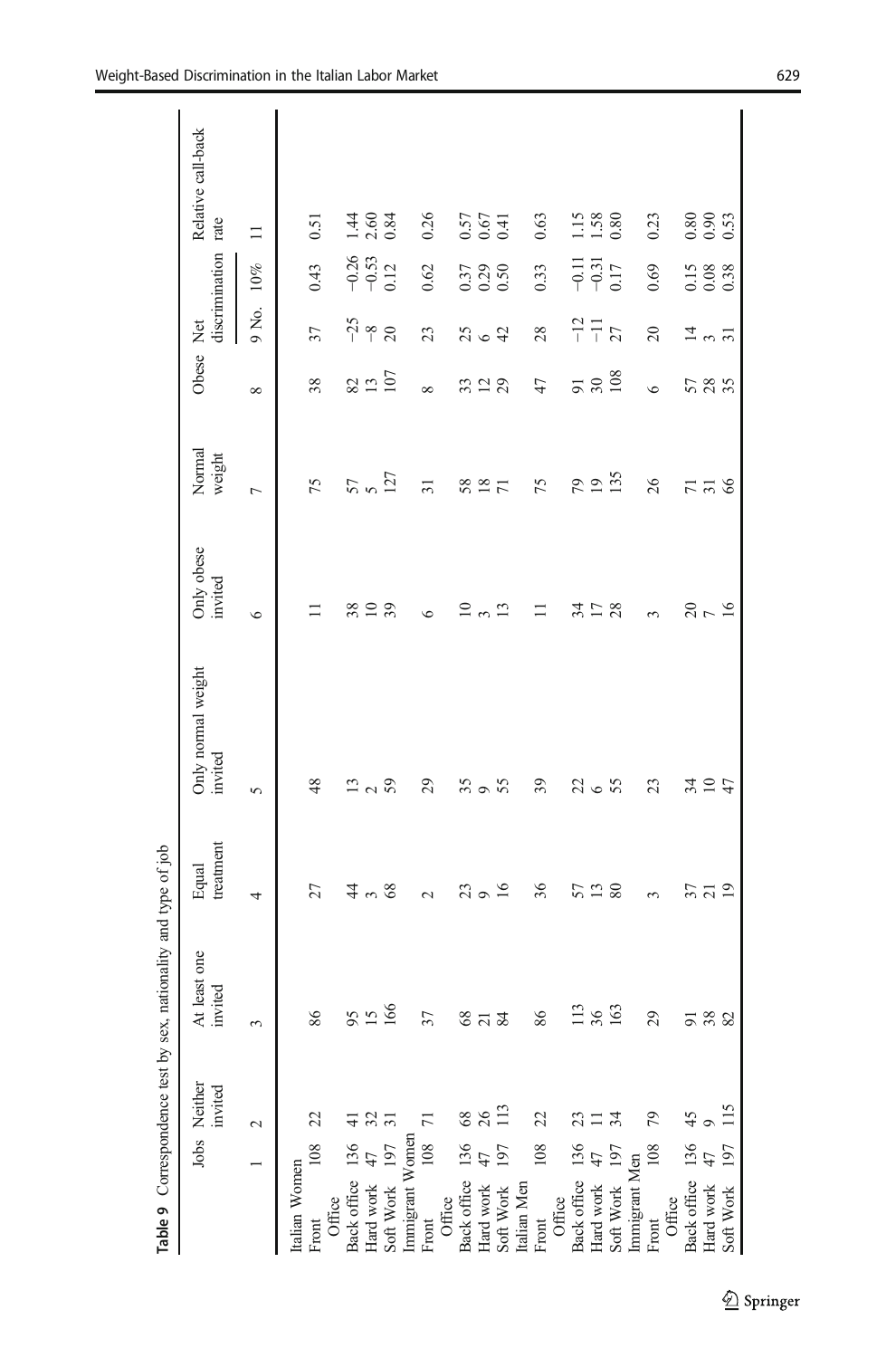<span id="page-13-0"></span>On the right side of the equation, we refer to parameters with Greek letters.  $\beta_0$  is the constant term and  $\varepsilon$  is the disturbance term. The main explanatory variables are the sex of the candidate (*Woman*:  $1 = yes$ ;  $0 = Man$ ); a dummy variable that indicates whether the candidate is obese  $(1 = yes; 0 = otherwise)$ ; a dummy variable that indicates the nationality of the candidate  $(1 = \text{immigrant}; 0 = \text{Italian});$  the education level of the candidate, also corresponding to the education required by the job, divided into three dummy variables (*Graduate*:  $1 = yes$ , 0 = otherwise; *High School*: 1 = yes, 0 = otherwise; reference: No title); two dummy variables regarding the job characteristics of the offer (*Front Office:*  $1 = yes$ ,  $0 = Back$  Office, *Hard* Work:  $1 = yes$ ,  $0 = Soft$  work); finally, we consider the geographical area in which the job would be performed (*South*: North-Center = 0; South and Islands = 1).

Moreover, we estimated a Probit model with a triple dummy-variable interaction term, adding to the basic model (Eq. [1\)](#page-9-0) the three main variables of interest regarding the different kinds of discrimination (Woman, Obese and Immigrant) and their pairwise and triple interactions (Eq. 2). In this way, we can study whether being obese and/or immigrant differently affects the probability of obtaining a call-back depending on gender, and whether being immigrant differently affects the probability of being called back in the two cases of obese and normal-weight candidates.

$$
Y_i^* = \beta_0 + \beta_1 Woman_i + \beta_2 Obese_i + \beta_3 Immigrant_i + \beta_4 Woman_i^*Obese_i
$$
  
+  $\beta_5 Woman_i^*Immigrant_i + \beta_6 Obese_i^*Immigrant_i$   
+  $\beta_7 Woman_i^*Obese_i^*Immigrant_i + \beta_8 Graduate_i + \beta_9High School_i$   
+  $\beta_{10} FrontOffice_i + \beta_{11} HardWork_i + \beta_{12} South_i + \varepsilon_i$  (2)

A sensitivity analysis was performed by applying a Linear Probability model with robust standard errors, to estimate the probability of receiving a positive response in the two cases of equation models with and without interaction effects (Eqs. [1](#page-9-0)–2). The results reported in the next Section (Tab. [10\)](#page-14-0) led to similar results, confirming the robustness of our estimations. Moreover, we check results' robustness to model specification by comparing the Linear Probability model's predicted probabilities with the ones from the Probit model. The two predicted probabilities are nearly identical, with a correlation of .9977.

#### 5.2 Estimation Results

From the estimation results and predicted probabilities reported in the following Tables (Tabs. [10](#page-14-0) and [11](#page-15-0)), we can observe that the minority subgroups (Women, Obese and Immigrant) are more discriminated than their majority counterparts. The signs and the magnitude of our regressors are robust considering the model without (Eq. [1](#page-9-0)) and with (Eq. 2) the interaction terms.

In particular, the results from the general model (see Table [11](#page-15-0)) show that the probability of obtaining a call-back decreases by 7 percentage points if the candidate is a woman (the predicted probability is equal to 0.46 for men and 0.39 for women); by 11 percentage points if the candidate is obese (0.48 and 0.37 for normal-weight and obese, respectively), and of 26 percentage points if the candidate is an immigrant (0.56 for Italian candidates and 0.30 for immigrant candidates). The probability of obtaining a call-back is lower for front office jobs, decreasing by 17 percentage points with respect to back office ones (from 0.50 to 0.33, respectively), while it moves from 0.44 to 0.35 if we consider soft work and hard work (10 percentage points).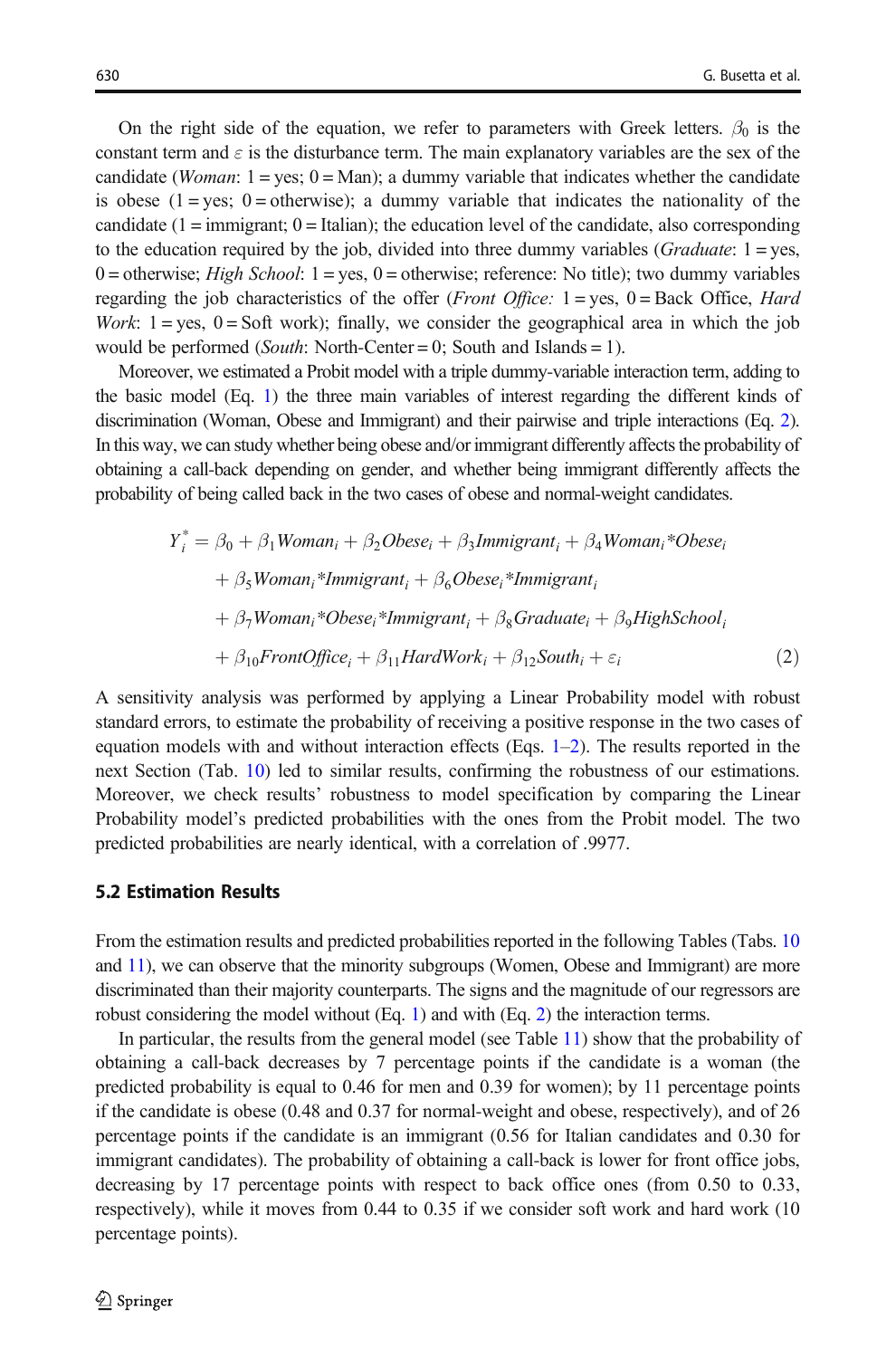| ֦֖֖֖֦֧֧֧֧֚֚֚֚֚֚֚֚֚֚֚֚֚֚֚֚֚֚֚֚֞֕֝֬֕֝֡֡֡֡֬֝֓֞֡֡֡֡֬֝֓֞֡֡֡֬֓֞֡֞֬֓֞֡֝֬֞֞֝֬֞֝֬֝֓֞֬֝֬֝֬֝֬֝֬֝ |  |
|---------------------------------------------------------------------------------------|--|
|                                                                                       |  |
|                                                                                       |  |
|                                                                                       |  |
| l<br>ֺ֝֡                                                                              |  |
| l                                                                                     |  |
|                                                                                       |  |
|                                                                                       |  |
| j                                                                                     |  |

<span id="page-14-0"></span>

|                                                                                                                                                    | $\overline{\phantom{a}}$ | Linear Probability Model |                               |            |                                                | Probit                                           |                                                |                      |            |                                              |                   |
|----------------------------------------------------------------------------------------------------------------------------------------------------|--------------------------|--------------------------|-------------------------------|------------|------------------------------------------------|--------------------------------------------------|------------------------------------------------|----------------------|------------|----------------------------------------------|-------------------|
|                                                                                                                                                    | Equation 1               |                          |                               | Equation 2 |                                                | Equation 1                                       |                                                |                      | Equation 2 |                                              |                   |
|                                                                                                                                                    |                          |                          |                               |            | p value                                        |                                                  |                                                |                      |            |                                              | p value           |
| Voman                                                                                                                                              |                          |                          |                               |            |                                                |                                                  |                                                |                      |            |                                              |                   |
| bese                                                                                                                                               |                          |                          | p<br>***<br>*******<br>****** |            |                                                | ti 8 22 7 7 7 7 9 7 9 2<br>C 9 7 9 9 9 9 9 9 0 2 | H <sub>14</sub><br>1998 880588<br>1999 999 999 | p<br>***<br>******** |            | H<br>1111208800889010741<br>1000000000000000 |                   |
|                                                                                                                                                    |                          |                          |                               |            | $\begin{array}{cc} * & * \\ * & * \end{array}$ |                                                  |                                                |                      |            |                                              | ***               |
|                                                                                                                                                    |                          |                          |                               |            |                                                |                                                  |                                                |                      |            |                                              | $\stackrel{*}{*}$ |
|                                                                                                                                                    |                          |                          |                               |            |                                                |                                                  |                                                |                      |            |                                              |                   |
| Immigrant<br>Graduate<br>High School<br>Front Office<br>Front Office<br>South and Islands<br>Woman*Immigrant<br>Woman*Immigrant<br>Obese*Immigrant |                          |                          | $**$                          |            |                                                |                                                  |                                                | ***                  |            |                                              | $**$              |
|                                                                                                                                                    |                          |                          | $*$                           |            | $*$                                            |                                                  |                                                | $\frac{*}{*}$        |            |                                              | $*$               |
|                                                                                                                                                    |                          |                          |                               |            |                                                |                                                  |                                                |                      |            |                                              |                   |
|                                                                                                                                                    |                          |                          |                               |            |                                                |                                                  |                                                |                      |            |                                              |                   |
|                                                                                                                                                    |                          |                          |                               |            |                                                |                                                  |                                                |                      |            |                                              |                   |
|                                                                                                                                                    |                          |                          |                               |            |                                                |                                                  |                                                |                      |            |                                              |                   |
| Voman*Obese*Immigrant                                                                                                                              |                          |                          |                               |            |                                                |                                                  |                                                |                      |            |                                              |                   |
| <b>onstant</b>                                                                                                                                     |                          | 0.03                     | ***                           |            | ***                                            | 0.76                                             | 0.09                                           | ***                  |            |                                              | ***               |
|                                                                                                                                                    |                          |                          |                               |            |                                                |                                                  |                                                |                      |            |                                              |                   |

Note: \* $p < 0.05$ ; \*\* $p < 0.01$ ; \*\*\*  $p < 0.001$ Note:  ${}^*\!p < 0.05$ ;  ${}^*\!{}^*\!p < 0.01$ ;  ${}^*\!{}^*\!{}^*\!p < 0.001$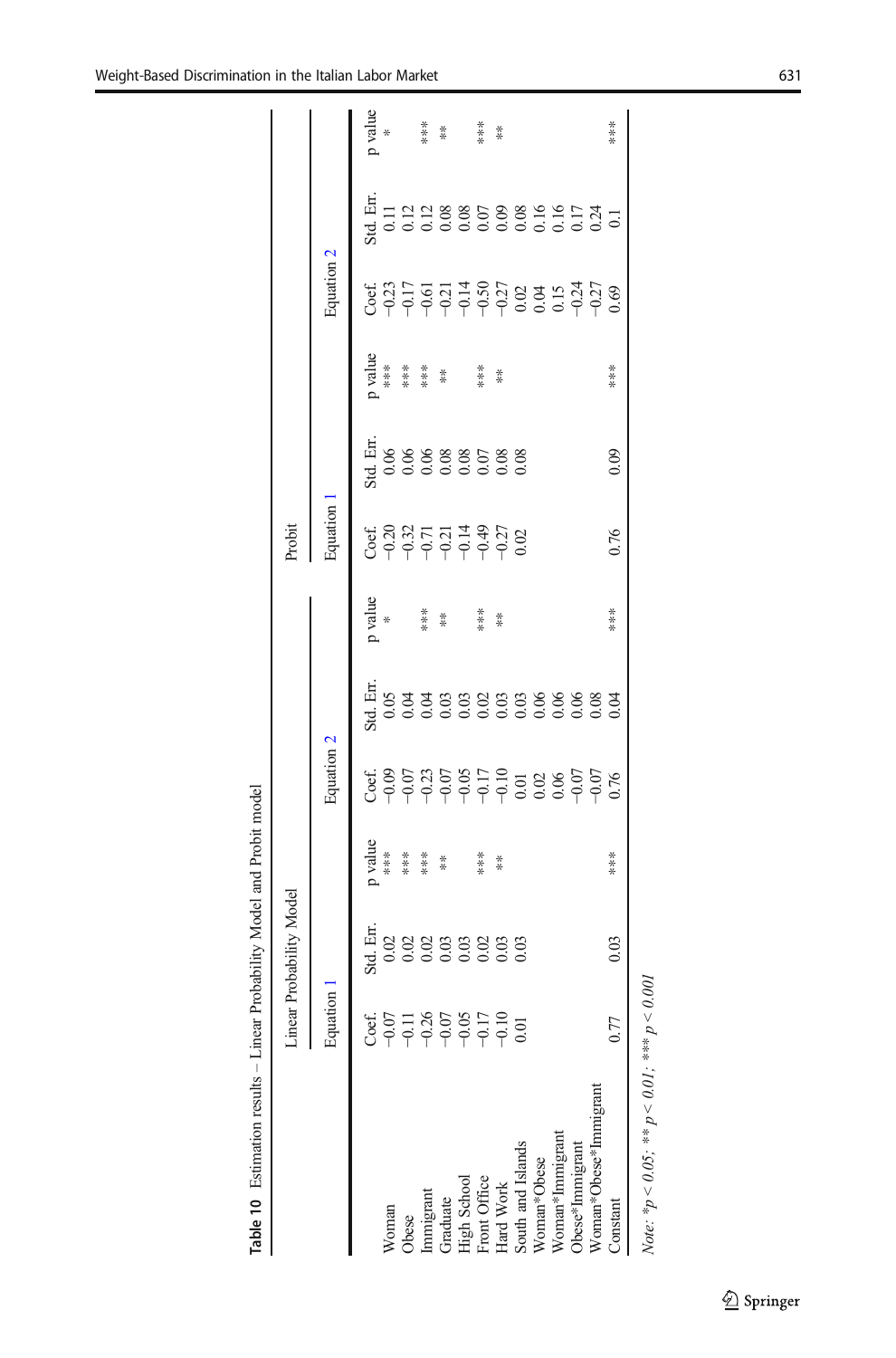|                   | Predicted probability | Std. Err. | p value |
|-------------------|-----------------------|-----------|---------|
| Man               | 0.46                  | 0.02      | ***     |
| Woman             | 0.39                  | 0.01      | ***     |
| Normal Weight     | 0.48                  | 0.02      | ***     |
| Obese             | 0.37                  | 0.01      | ***     |
| Italian           | 0.56                  | 0.02      | ***     |
| Immigrant         | 0.30                  | 0.01      | ***     |
| Graduate No       | 0.45                  | 0.01      | ***     |
| Graduate Yes      | 0.37                  | 0.02      | ***     |
| High School No    | 0.44                  | 0.01      | ***     |
| High School Yes   | 0.39                  | 0.02      | ***     |
| Back office       | 0.51                  | 0.02      | ***     |
| Front Office      | 0.33                  | 0.02      | ***     |
| Soft Work         | 0.45                  | 0.01      | ***     |
| Hard Work         | 0.35                  | 0.02      | ***     |
| North-Center      | 0.43                  | 0.01      | ***     |
| South and Islands | 0.43                  | 0.02      | ***     |

<span id="page-15-0"></span>Table 11 Predicted probabilities of the Probit estimation model

Note: \*\*\*  $p < 0.001$ 

In Table 12, we report the results of the double interaction effects, considering the different types of discrimination: gender-, race-, and weight-based. For men, the discrimination due to weight difference is equal to  $10\%$  (0.51 for normal-weight men, and 0.41 for obese men), while the discrimination for women is equal to  $12\%$  (0.45 and 0.33, normal-weight and obese, respectively). The gender difference is almost 2 percentage points larger for average obese individuals compared with similar normal-weight individuals. Indeed, in the subgroup of normal-weight, the gender difference is equal to  $6\%$   $(0.51-0.45)$ , while this gap is equal to  $8\%$  in the obese subgroup  $(0.41-0.33)$ .

The table also shows that racial discrimination for men is equal to 27%, as a result of the difference between the predicted probability for the Italian man (0.60) and the one for the immigrant man (0.33). Considering the subgroup of women, racial discrimination is equal to 25%.

Among Italians, the gender difference is equal to 8 percentage points (0.60–0.52), while for immigrants the gender gap decreases to 6 percentage points (0.33–0.27).

Table 12 Predicted probabilities – two-fold interaction terms

|                           | Predicted probability | Std. Err. | p value |
|---------------------------|-----------------------|-----------|---------|
| Man - Normal Weight       | 0.51                  | 0.02      | ***     |
| Man - Obese               | 0.41                  | 0.02      | ***     |
| Woman - Normal Weight     | 0.45                  | 0.02      | ***     |
| Woman - Obese             | 0.33                  | 0.02      | ***     |
| Man - Italian             | 0.60                  | 0.02      | ***     |
| Man - Immigrant           | 0.33                  | 0.02      | ***     |
| Woman - Italian           | 0.52                  | 0.02      | ***     |
| Woman - Immigrant         | 0.27                  | 0.02      | ***     |
| Italian - Normal Weight   | 0.59                  | 0.02      | ***     |
| Italian - Obese           | 0.53                  | 0.02      | ***     |
| Immigrant - Normal Weight | 0.38                  | 0.02      | ***     |
| Immigrant - Obese         | 0.21                  | 0.02      | ***     |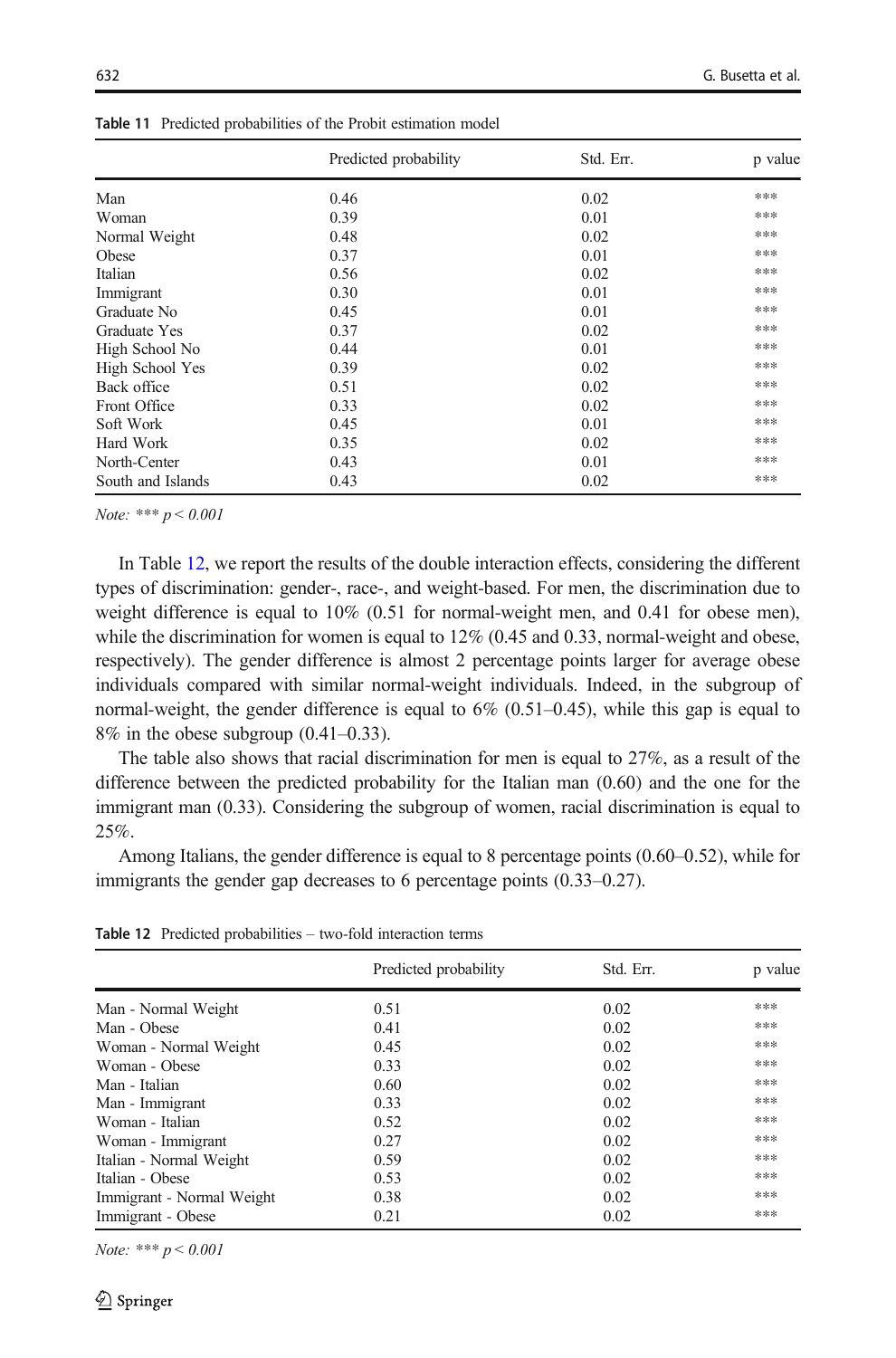Finally, among Italians, the difference in call-backs between normal-weight and obese is equal to 6%, while it goes up to 17% for immigrants. The racial discrimination for normal weight candidates is therefore equal to  $21\%$  (0.59–0.38), but it increases to  $32\%$  (0.53–0.21) if the candidate is also obese.

Taking the predicted probabilities of the triple interaction effects into account, we can rank the discrimination experienced by the different categories of applicants. We report the results in the following figure (Fig. 1), showing that the most disadvantaged group is the one of immigrant obese women (17% predicted probability of being called back), followed by men in the same subgroup. In between Italians, the gender gap appears to be stronger than the gap connected to weight-based discrimination, while the opposite happens for immigrants.

# 6 Conclusions

We examined weight-based discrimination in the labor market, focusing on the first stage of the hiring process. To this end, we sent a total of 1952 fictitious résumés to 244 firms, in response to real job openings; each firm received 8 comparable CVs which matched the advertised requirements, differing only for candidates' nationality, gender and body weight. We analyzed the number of call-backs for each profile as a measure of discrimination against the different categories of individuals. Our findings provide significant evidence of discrimination against obese people in Italy in the course of the recruitment process.

This paper has important policy implications and shows that discrimination based on weight is turning to be worrying. The main interest for evidence regarding the nature and extent of the relationship between employees' weight and perceived discrimination concerns the implications in terms of policy for legal protection against weight-based discrimination (Horner [2005](#page-19-0); Roehling et al. [2007](#page-20-0); Theran [2001\)](#page-20-0), as it may result in skilled individuals remaining outside the labor market, especially in the case of front-office jobs (Solovay [2000](#page-20-0)). Moreover, unemployment may worsen obesity even more (Cawley [2004](#page-18-0)) and this could result in higher mortality for obese people, particularly as it becomes more difficult for them to afford medical expenses. Except for jobs in which being normal weight is necessary in order to correctly perform the working tasks, obese workers deserve the same rights and employment opportunities as everyone else (Puhl and Brownell [2001\)](#page-20-0).



Fig. 1 Predicted probabilities – triple interaction effects by sex, weight, and nationality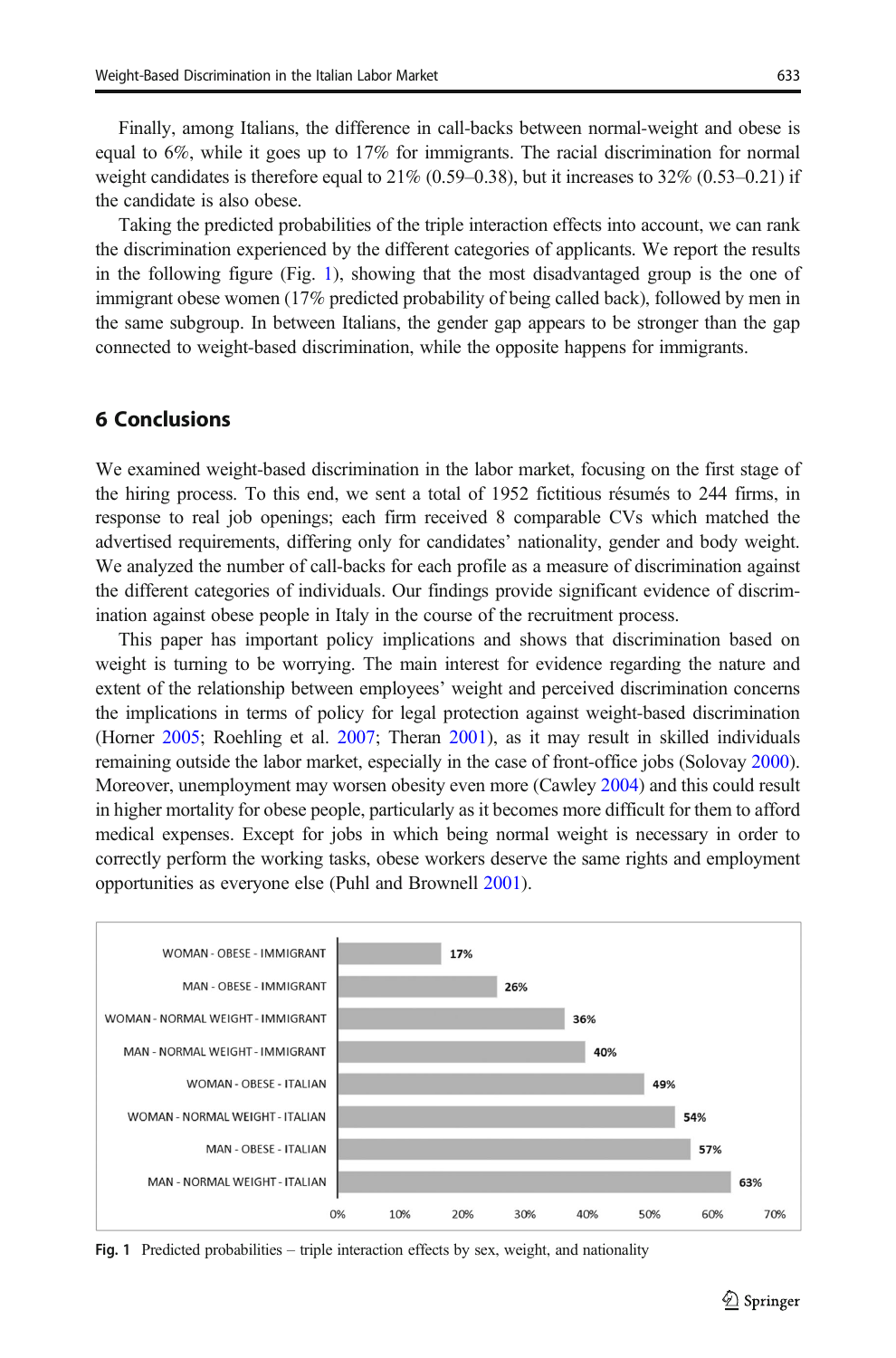We conducted a prior analysis with correspondence tests, showing that obese candidates always obtain fewer call-backs than non-obese, women fewer call-backs than men, and immigrants fewer call-backs than natives. In relative terms, the gender gap – in terms of difference in the probability of obtaining a job interview – is quantitatively less relevant than the gap caused by being obese. In turn, the last difference is less relevant than the one depending on the candidate's nationality.

The Probit estimation results confirmed that immigrant candidates are more discriminated for their weight compared to natives. In this respect, the impressive result is that normal-weight immigrants get discriminated more than obese Italians. Being obese produces a lower level of discrimination than being immigrant, and this result persists for both women and men. Moreover, the gender difference is larger for obese individuals than for normal-weight ones. In particular, immigrant women experience a very high level of discrimination compared to the other categories. Even though the presented figures may look minimal, their actual impact is not, considering the current rise in obesity rates in the Italian population and the strong increase in the portion of obese people in between children age.

Our findings are in contrast with the main literature for which discrimination based on weight appears to be stronger for white women than for Afro-American ones (Hebl and Heatherton [1998](#page-19-0); Maranto and Stenoien [2000\)](#page-19-0) or eventually equal (Carr and Friedman [2005](#page-18-0); Roehling et al. [2007\)](#page-20-0). In our opinion, this is merely a country-based difference: none of the previous analyses on the field concentrated their attention on Italy, which is indeed a country with low levels of obesity among adults (OECD [2017](#page-20-0)) and, especially for women, high importance given to fashion and attractiveness (Busetta et al. [2020\)](#page-18-0).

In contrast to men, obese women are more likely to be discriminated against on the basis of appearance (taste-based discrimination) rather than for statistical reasons, of which the effects usually diminish or even disappear over time (Mason [2012](#page-19-0)). In this regard, some meta-analytic studies (Rudolph et al. [2009](#page-20-0); Vanhove and Gordon [2014](#page-20-0)) show that the weight effect is stronger during the recruitment process than in the course of workers' performance evaluation, and that obese women keep being evaluated more negatively than obese men at every stage of the employment cycle, evidencing a higher level of taste-based discrimination.

As Italy is currently characterized by a high level of gender gap in the labor market (see, e.g., Busetta et al. [2018](#page-18-0)), the fact that this gap might increase even more, due to the rise in obesity rates, makes this a serious case for concern. Indeed, equal employment opportunity policies aimed at protecting obese individuals would also inevitably include women as protected classes, promoting gender equality in the workplace (Roehling et al. [2007\)](#page-20-0) and, in this way, reducing gender socio-economic inequalities.

When little information is available to evaluators, they tend to make their decisions based on easily observable features such as weight (Gordon and Arvey [2004\)](#page-19-0), often not realizing that their judgments are affected by cognitive errors (Pronin [2008](#page-20-0)). Making employers aware of this through self-diagnosis may help to prevent the expression of stereotypes in the recruitment process (Agerström and Rooth [2011](#page-18-0)), which lead to not fully using the potential of obese and, particularly, of female obese employees. Moreover, a policy of not allowing the inclusion of photographs in job applications may help to achieve a less discriminative hiring process, as implicit stereotypes may matter less and even be disconfirmed at the interview stage, when the recruiter can focus on personality characteristics and learn more about the candidate (Agerström and Rooth [2011;](#page-18-0) Flint et al. [2016\)](#page-19-0).

It would also be useful to learn about potential strategies that successful obese workers might have used to avoid or minimize discrimination and inform obese individuals about the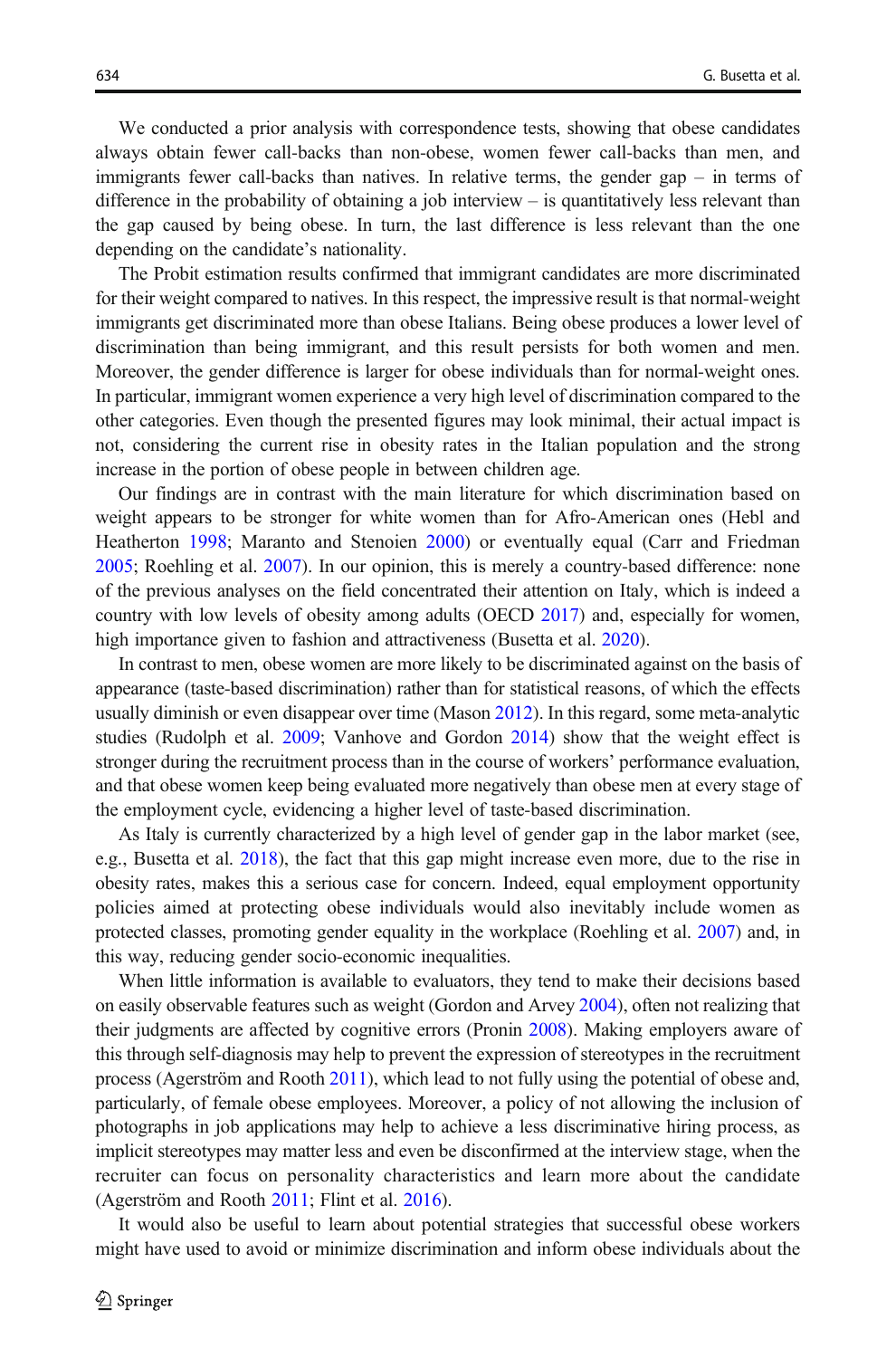<span id="page-18-0"></span>prejudices that they may encounter and the ways through which they can reduce them (Roehling et al. [2007\)](#page-20-0).

Moreover, as weight-loss diets do not provide long-term weight reduction for the majority of people (Wing and Phelan [2005](#page-20-0)), giving more attention to weight maintenance could both eradicate the discrimination problem and result in better health. To this end, educating children by means of school-based food and nutrition policies is essential (Jaime and Lock [2009](#page-19-0)), also considering that a significant part of children's daily calories is estimated to be eaten at school (Gleason and Suitor [2001\)](#page-19-0). In addition, educating children to perform more physical activity decreases their likelihood of becoming obese adults (Menschik et al. [2008](#page-19-0)).

Since obesity damages labor market outcomes, the existing socio-economic inequalities in obesity (OECD [2017](#page-20-0)) tend to increase even further (Devaux and Sassi [2015](#page-19-0)). Indeed, obesity is more common among the poorest part of the population, and job discrimination against obese people is strong, as confirmed by our results. In this way, socio-economic inequalities affecting obese people will make them even poorer.

By supporting obese individuals and protecting them from discrimination, either by policy measures or bias-reducing strategies, they will be stimulated to invest more in their own human capital and increase their contribution to the economy.

Funding Information Open access funding provided by Università degli Studi di Udine within the CRUI-CARE Agreement.

Open Access This article is licensed under a Creative Commons Attribution 4.0 International License, which permits use, sharing, adaptation, distribution and reproduction in any medium or format, as long as you give appropriate credit to the original author(s) and the source, provide a link to the Creative Commons licence, and indicate if changes were made. The images or other third party material in this article are included in the article's Creative Commons licence, unless indicated otherwise in a credit line to the material. If material is not included in the article's Creative Commons licence and your intended use is not permitted by statutory regulation or exceeds the permitted use, you will need to obtain permission directly from the copyright holder. To view a copy of this licence, visit [http://creativecommons.org/licenses/by/4.0/.](https://doi.org/)

# References

- Agerström, J., Rooth, D.O.: The role of automatic obesity stereotypes in real hiring discrimination. J. Appl. Psychol. 96(4), 790–805 (2011)
- Allasino, E., Reyneri, E., Venturini, A., Zincone, G.: Labour Market Discrimination against Migrant Workers in Italy. International Migration Papers, International Labour Organization (2004)
- Allison, D.B., Fontaine, K.R., Manson, J.E., Stevens, J., VanItallie, T.B.: Annual deaths attributable to obesity in the United States. Jama. 282(16), 1530–1538 (1999)
- Bellizzi, J.A., Klassen, M.L., Belonax, J.J.: Stereotypical beliefs about overweight and smoking and decision making in assignments to sales territories. Percept. Motor Skills. 69, 419–429 (1989)
- Burkhauser, R.V., Cawley, J.: Beyond BMI: the value of more accurate measures of fatness and obesity in social science research. J. Health Econ. 27, 519–529 (2008)
- Busetta, G., Campolo, M.G., Panarello, D.: Immigrants and Italian labor market: statistical or taste-based discrimination? Genus. 74(4), 1–20 (2018)
- Busetta, G., Fiorillo, F., Palomba, G.: The impact of attractiveness on job opportunities in Italy: a gender field experiment. Economia Politica, (2020) <https://doi.org/10.1007/s40888-020-00194-5>
- Caliendo, M., Gehrsitz, M.: Obesity and the labor market: a fresh look at the weight penalty. Econ. Hum. Biol. 23, 209–225 (2016)
- Carr, D., Friedman, M.A.: Is obesity stigmatizing? Body weight, perceived discrimination, and psychological well-being in the United States. J. Health Soc. Behav. 46, 244–259 (2005)
- Cawley, J.: The impact of obesity on wages. J. Hum. Resour. 39(2), 451–474 (2004)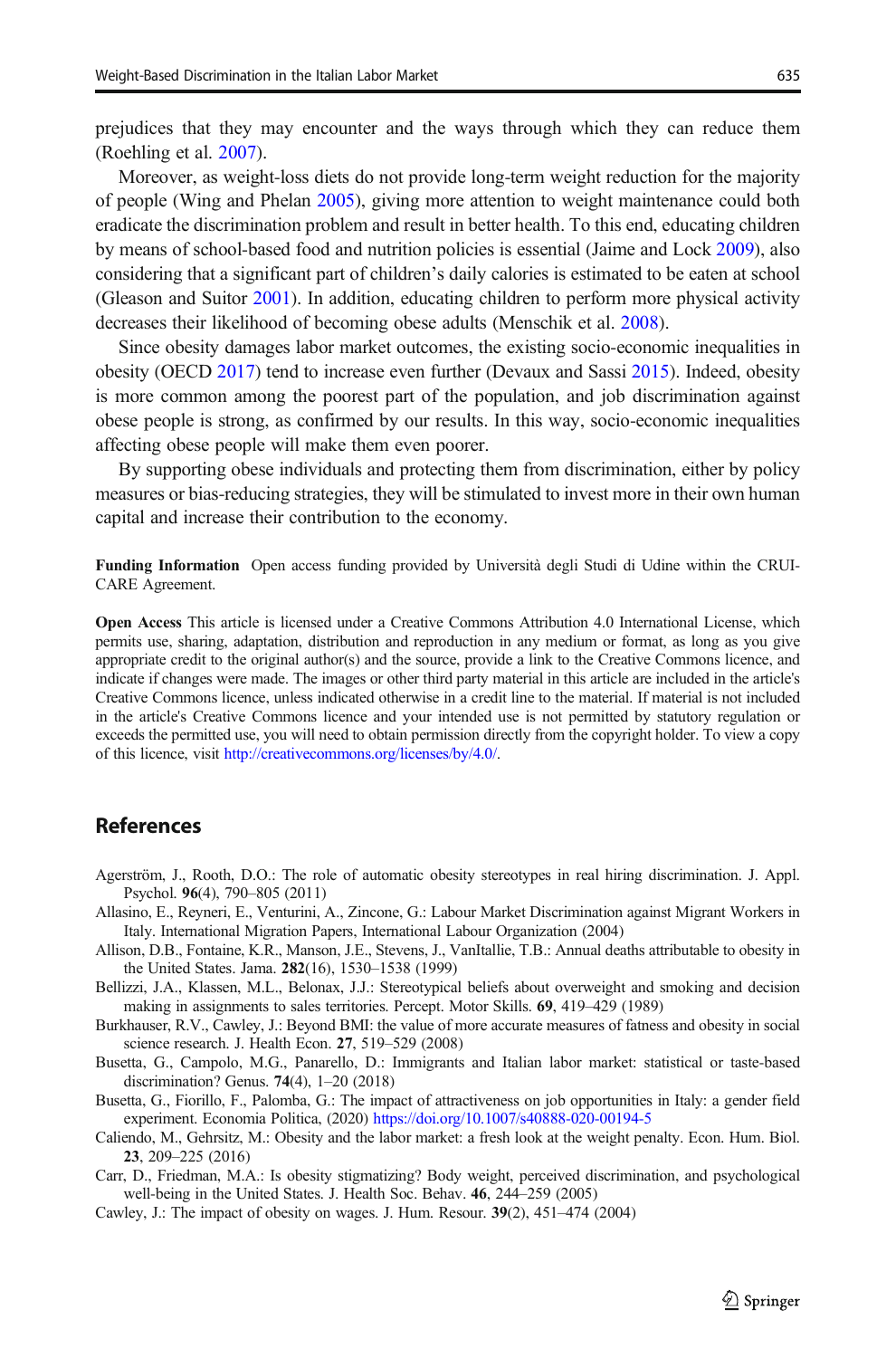- <span id="page-19-0"></span>Devaux, M., Sassi, F.: Social inequalities in obesity and overweight in 11 OECD countries. Eur. J. Pub. Health. 23(3), 464–469 (2011)
- Devaux, M., Sassi, F.: The Labour Market Impacts of Obesity, Smoking, Alcohol Use and Related Chronic Diseases. OECD Health Working Papers, No. 86. OECD Publishing, Paris (2015)
- Ding, V.J., Stillman, J.A.: An empirical investigation of discrimination against overweight female job applicants in New Zealand. New Zeal. J. Psychol. 34, 139–148 (2005)
- Drydakis, N.: Sexual orientation discrimination in the labour market. Labour Econ. 16(4), 364–372 (2009)
- Evans, W.: Eye-tracking online metacognition: cognitive complexity and recruiter decision making. [http://www.](http://www.bu.edu/com/files/2018/10/TheLadders-EyeTracking-StudyC2.pdf) [bu.edu/com/files/2018/10/TheLadders-EyeTracking-StudyC2.pdf](http://www.bu.edu/com/files/2018/10/TheLadders-EyeTracking-StudyC2.pdf). Accessed 04 Dec 2018 (2012)
- Fikkan, J., Rothblum, E.: Weight bias in employment. In: Brownell, K.D., Puhl, R.M., Schwartz, M.B., Rudd, L. (eds.) Weight Bias: Nature, Consequences, and Remedies, pp. 15–28. The Guilford Press, New York (2005)
- Finucane, M. M., Stevens, G. A., Cowan, M. J., Danaei, G., Lin, J. K., Paciorek, C. J., ... , Farzadfar, F.: National, regional, and global trends in body-mass index since 1980: systematic analysis of health examination surveys and epidemiological studies with 960 country-years and 9 1 million participants. The Lancet 377(9765), 557–567 (2011)
- Flint, S.W., Čadek, M., Codreanu, S.C., Ivić, V., Zomer, C., Gomoiu, A.: Obesity discrimination in the recruitment process: "You're not Hired!". Front. Psychol. 7(647) (2016)
- Gallus, S., Odone, A., Lugo, A., Bosetti, C., Colombo, P., Zuccaro, P., La Vecchia, C.: Overweight and obesity prevalence and determinants in Italy: an update to 2010. Eur. J. Nutr. 52(2), 677–685 (2013)
- Galper, R.E., Weiss, E.: Attribution of behavioral intentions to obese and normal weight stimulus persons. Eur. J. Soc. Psychol. 5(4), 425–440 (1975)
- Garcia, J., Quintana-Domeque, C.: Obesity, Employment and Wages in Europe. In: Bolin, K., Cawley J. (eds.) The Economics of Obesity (Advances in Health Economics and Health Services Research vol. 17), 187– 217. Emerald Group Publishing Limited (2006)
- Gleason, P., Suitor, C.: Food for Thought: Children's Diets in the 1990s. mathematica Policy Research, Princeton (2001)
- Gordon, R.A., Arvey, R.D.: Age Bias in laboratory and field settings: a meta-analytic investigation. J. Appl. Soc. Psychol. 34(3), 468–492 (2004)
- Hebl, M.R., Heatherton, T.F.: The stigma of obesity in women: the difference is black and white. Personal. Soc. Psychol. Bull. 24, 417–426 (1998)
- Horner, K.: A growing problem: why the federal government needs to shoulder the burden in protecting workers from weight discrimination. Cathol. U. Law Rev. 54(2), 589–625 (2005)
- Jaime, P.C., Lock, K.: Do school based food and nutrition policies improve diet and reduce obesity? Prev. Med. 48(1), 45–53 (2009)
- Johansson, E., Böckerman, P., Kiiskinen, U., Heliövaara, M.: Obesity and labour market success in Finland: the difference between having a high BMI and being fat. Econ. Hum. Biol. 7, 36–45 (2009)
- Jowell, R., Prescott-Clarke, P.: Racial discrimination and white-collar workers in Britain. Race. 11(4), 397–417 (1970)
- Kaas, L., Manger, C.: Ethnic discrimination in Germany's labour market: a field experiment. Ger. Econ. Rev. 13(1), 1–20 (2012)
- Lahey, J.N.: Age, women, and hiring: an experimental study. J. Hum. Resour. 43, 30–56 (2008)
- Larkin, J.C., Pines, H.A.: No fat persons need apply: experimental studies of the overweight stereotype and hiring preference. Sociol. Work Occup. 6(3), 312–327 (1979)
- Lundborg, P., Nystedt, P., Rooth, D.O.: No country for fat men? Obesity, earnings, skills, and health among 450, 000 Swedish men. IZA Discussion Paper No. 4775 (2010)
- Maranto, C.L., Stenoien, A.F.: Weight discrimination: a multidisciplinary analysis. Employ. Respons. Rights J. 12, 9–24 (2000)
- Mason, K.: The unequal weight of discrimination: gender, body size, and income inequality. Soc. Probl. 59(3), 411–435 (2012)
- McCormick, B., Stone, I.: Corporate analytical team: economic costs of obesity and the case for government intervention. Obes. Rev. 8, 161–164 (2007)
- Menschik, D., Ahmed, S., Alexander, M.H., Blum, R.W.: Adolescent physical activities as predictors of young adult weight. Arch. Pediatr. Adolesc. Med. 162(1), 29–33 (2008)
- Mokdad, A.H., Ford, E.S., Bowman, B.A., Dietz, W.H., Vinicor, F., Bales, V.S., Marks, J.S.: Prevalence of obesity, diabetes, and obesity-related health risk factors, 2001. Jama. 289(1), 76–79 (2003)
- Nardone, P., Spinelli, A., Buoncristiano, M., Lauria, L., Pizzi, E., Andreozzi, S., Galeone, D.: Il Sistema di sorveglianza OKkio alla SALUTE: risultati 2014. Istituto Superiore di Sanità, Roma (2016)
- O'Brien, K.S., Latner, J.D., Ebneter, D., Hunter, J.A.: Obesity discrimination: the role of physical appearance, personal ideology, and anti-fat prejudice. Int. J. Obes. 37(3), 455–460 (2013)